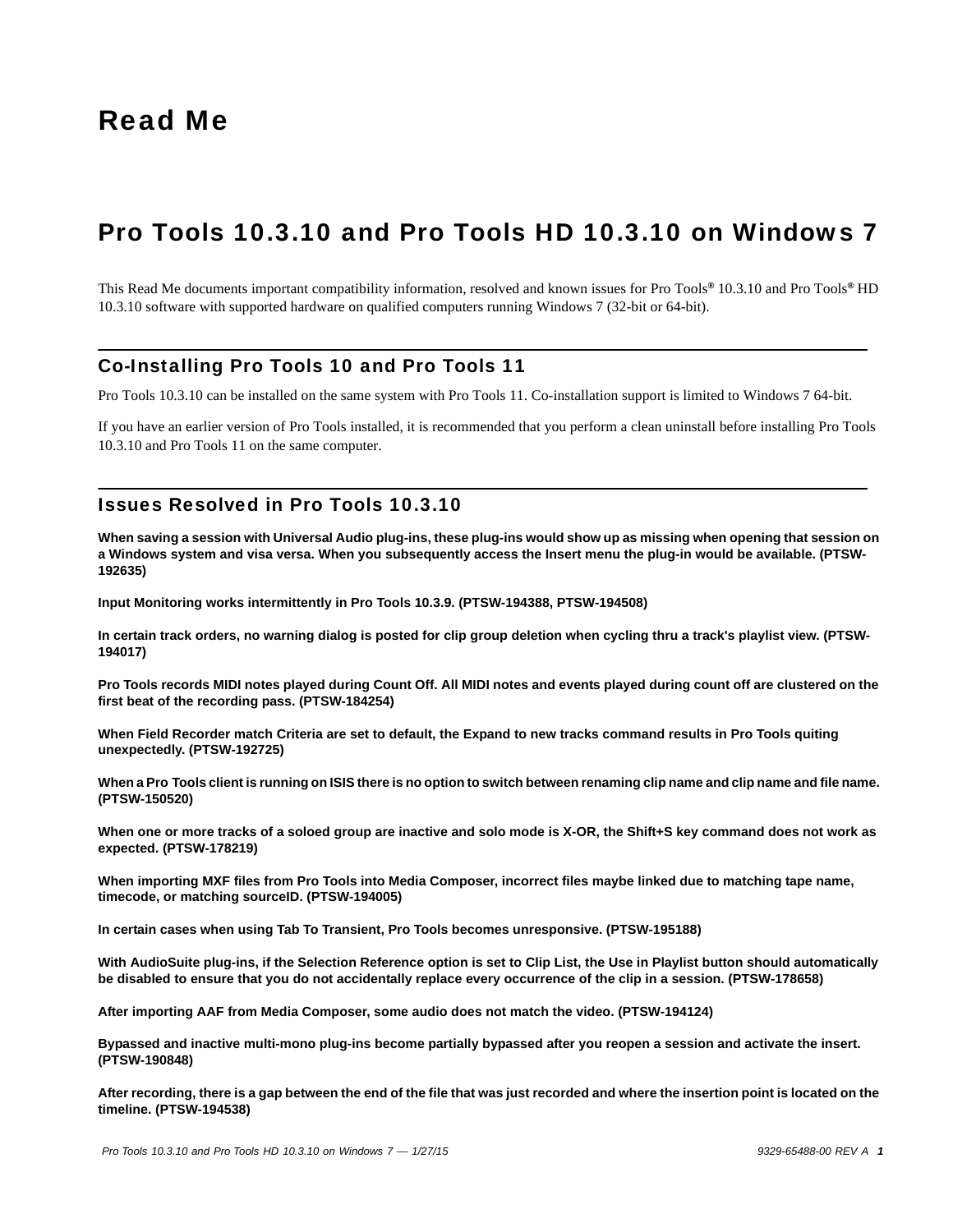### Issues Resolved in Pro Tools 10.3.9

**OpenSSL updated to 1.0.1g. (SoundCloud and Gobbler integration)**

**C24 HD-specific features are now available when using Pro Tools HD with non-HD hardware, including Aggregate I/O. (PTSW-190882)**

**Fixed an issue that could cause TrackPunch to remove clips from the Timeline. (PTSW-186681)**

**Pro Tools now correctly informs the user when attempting to load plug-ins that are unavailable at the current sample rate. (PTSW-189580)**

**MIDI performances no longer fail to record in cases where the track is armed for record after playback has started. (PTSW-189524)**

**Loop playback with MIDI Merge enabled no longer improperly captures notes that were played prior to pressing record. (PTSW-189139)**

**Preserve Fades when Editing now functions properly when moving clips with crossfades to other tracks. (PTSW-173175)**

**HEAT no longer silences when a native plug-in is instantiated in Insert J. (PTSW-186948)**

**A visual delay no longer occurs when trimming MIDI clips in sessions with large MIDI track counts. (PTSW-190335)**

**Fixed a case where 9-pin input monitoring commands from the Colin Broad PD-1 sent to Pro Tools HDX and HD Native systems took longer to execute in proportion to the number of tracks receiving commands. (PTSW-191859)**

**Fixed a case that would prevent some plug-ins from saving their current state. (PTSW-190722)**

**Automation thinning no longer occurs improperly to breakpoints outside the most recent pass. (PTSW-165583)**

**Groove clipboard now properly propagates to the Event Operations Window. (PTSW-190367)**

**Soundmaster timecode no longer quickly jumps somewhere else before locking to start location. (PTSW-190112)**

**Fixed an issue that would cause Pro Tools to incorrectly display a looping playhead when online in Remote Mode. (PTSW-191125)**

**Fixed a case where Pro Tools would not properly import embedded AAF files that contain media with mixed frame rates. (PTSW-191841)**

**Fixed a case where AAF files imported into Pro Tools would result in gaps of one sample in length inserted between clips. (PTSW-191846)**

**When toggling Playlist view on tracks that contain Clip Groups, Pro Tools now shows a dialog warning the user that the clips cannot be re-grouped with the Undo command. (PTSW-191625)**

**Fixed a case where Clip Groups could be removed from the timeline when using key commands to cycle through the automation playlist view. (PTSW-146101)**

## Issues Resolved in Pro Tools 10.3.8

**When vertically dragging a clip that shares a crossfade with an adjacent clip, the crossfade will now be converted to separate fades that preserve the sound of the original crossfade. (PTSW-173175)**

**Automation now obeys Automation Follows Edit preference when performing a shuffle edit in front of a "Time Locked" clip. (PTSW-187603)**

**Improvements to MIDI Groove Quantize. (PTSW-184329)**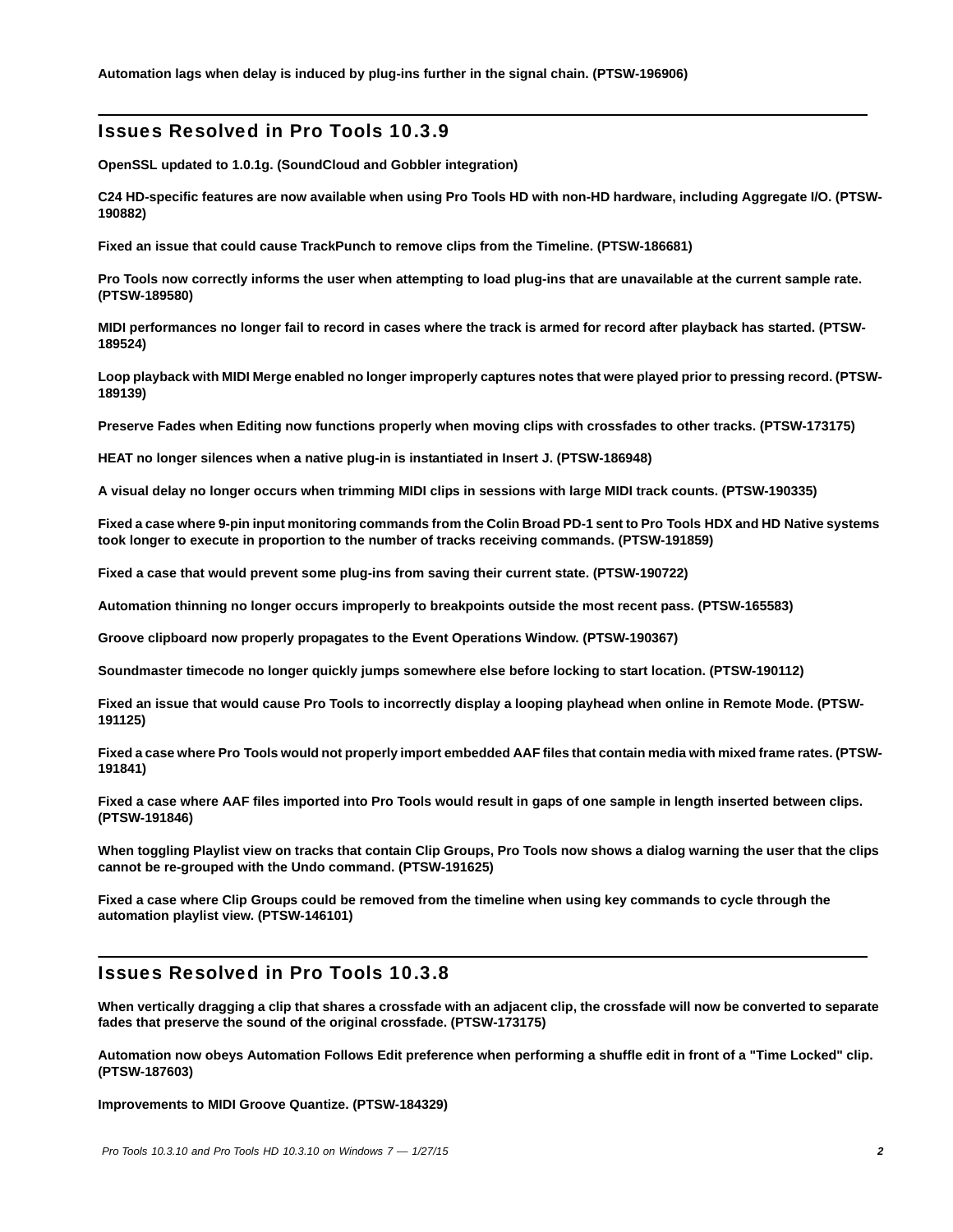**Assigning the track selector to "None" in send windows no longer causes Pro Tools to quit unexpectedly. (PTSW-170481)**

**Pan Window Soft Key on Artist Control now functions properly with multichannel tracks. (PTSW-189422)**

**When toggling Pro Tools 11 satellite compatibility to Pro Tools 10 compatibility mode, the satellite name is retained. (PTSW-185781, PTSW-188394)**

**Pro Tools 10.3.8 defaults the Pro Tools satellite compatibility mode to Pro Tools 10 when first installed, when Pro Tools preferences are reset, or when a Satellite Link iLok authorization is not found. (PTSW-189969, PTSW-189972)**

**Quitting Pro Tools 11.0.0 Administrator while a 10.3.8 Satellite is connected no longer causes dialog error. (PTSW-185593)**

**9-pin Locate commands no longer result in an incorrect Locate position, when sent to a Satellite Linked Pro Tools system during playback with Insertion Follows Playback enabled. (PTSW-188075**

**Eucon pan controls no longer disappear from S5 after layout recall. (PTSW-188687)**

**The AUX knob on Eucon control surfaces no longer becomes unresponsive after being pressed. (EUCON-2261)**

**Automation breakpoints on clip boundaries are no longer deleted when dragging clip with Automation Follows Edit enabled. (PTSW-173920)**

**Automation is now written correctly within a selection when there is a large amount of delay compensation. (PTSW-156621)**

**MIDI port naming improved when there are multiple instances of the same plug-in. (PTSW-186138)**

**Installing Pro Tools Instrument Expansion Pack before Pro Tools no longer results in a blank plug-ins list. (PTSW-186733)**

**Checking into Interplay no longer causes Pro Tools to quit unexpectedly. (PTSW-183728)**

**Exporting a sequence from Pro Tools to Interplay using the "Match Timecode" option no longer results in empty audio tracks. (PTSW-187273)**

**DigiTest now works properly with 3-card HDX systems. (PTSW-178630)**

### Issues Resolved in Pro Tools 10.3.7

#### **Pro Tools 10 now has a Satellite protocol option that allows forward compatibility with Pro Tools 11.**

To allow you to connect Pro Tools 10 and Pro Tools 11 systems in a satellite configuration, an option has been added in the Satellite pane of the Peripherals dialog that allows you to select which version of the Satellite protocol you want to use (either Pro Tools 10 or Pro Tools 11). NOTE: All systems in a Satellite configuration must use the same version of the Satellite protocol. The admin system must be a Pro Tools 11 system.

**Session save times have been improved. (PTSW-185060)**

**Destructive Punch now records properly after recording to the end of file. (PTSW-177550)**

**Crashes associated with the use of RME HDSPe MADI, HDSP PCIe and UAD Apollo interfaces have been resolved. (PTSW-164626, PTSW-182520, PTSW-182588)**

**Scroll wheel functions properly for a variety of numeric entry fields in Pro Tools: Video Offset, Preferences, Click/Countoff Options, Event Operations (PTSW-134626, PTSW-134632, PTSW-134634, PTSW-134636.)**

**In the Bounce dialog, "Enforce Avid Compatibility' has been changed to "Enforce Media Composer Compatibility" to better reflect the intended use of this option. (PTSW-181436)**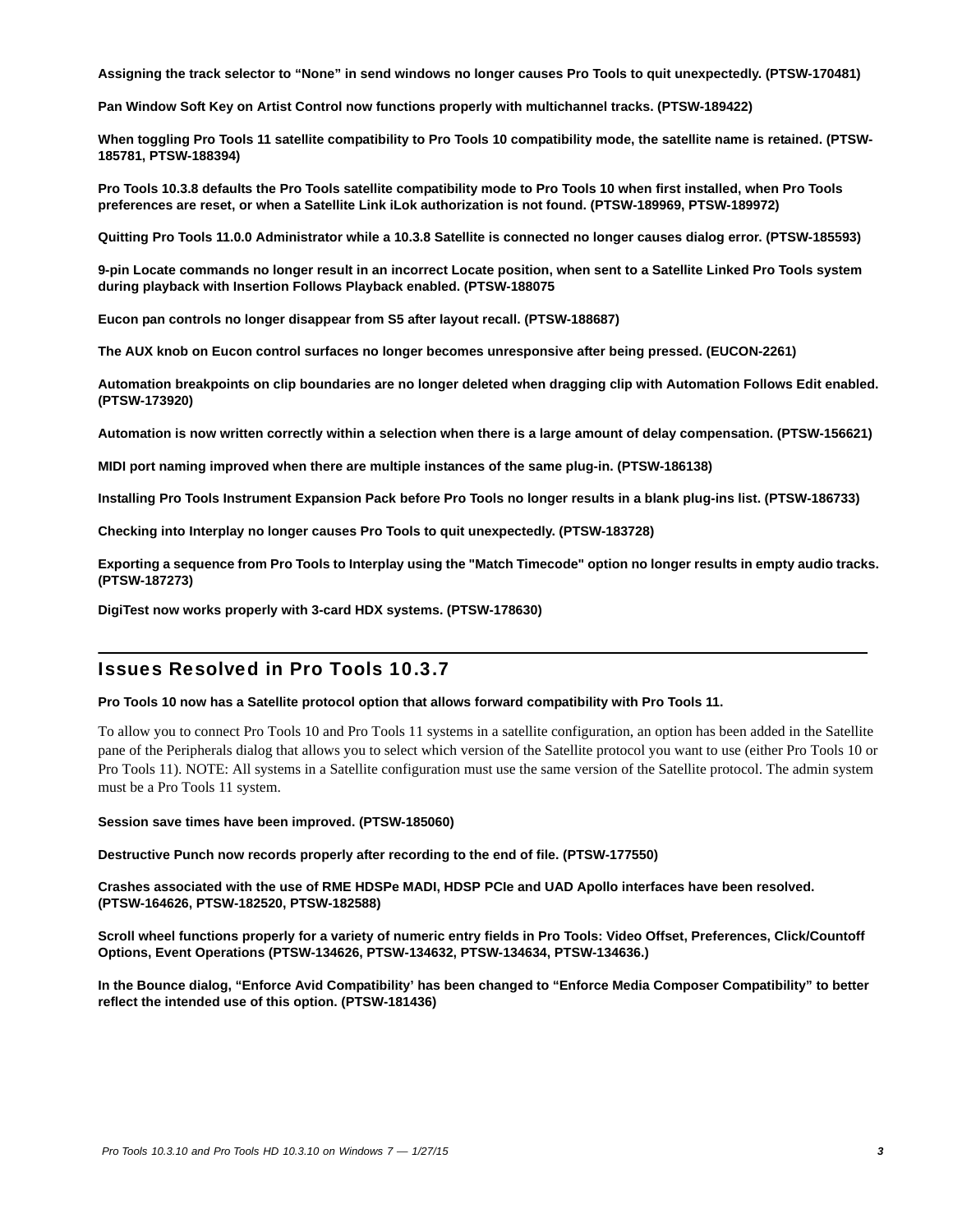## Issues Resolved in Pro Tools 10.3.6

**In sessions at high sample rates on HDX systems, automation ramps now track accurately. (PTSW-170306, PTSW-181981)**

**When importing audio into a session by drag and drop, if two files have different names and the same unique ID, a "Stamp New Unique ID" message appears only if the modification dates of the two files are different. (PTSW-179183)**

**Certain non-Avid AAX DSP plug-ins could cause Pro Tools to quit unexpectedly with previous versions of Pro Tools 10.3. This has been resolved in Pro Tools. (PTSW-182881, PTSW-182883)**

**If, on first launch, Pro Tools detects that it is close to running out of memory due to a very large number of installed plug-ins (AAX/TDM/RTAS), it saves the current plug-in cache and then requires you to quit and relaunch Pro Tools. This is a workaround for temporary memory limits that exist only after a fresh Pro Tools install. (PTSW-180029)**

**A potential for Pro Tools to quit unexpectedly when checking into Interplay has been fixed. (PTSW-183728)** 

**AudioSuite processing from the Clip List using Overwrite Files mode no longer incorrectly adds AudioSuite handles. (PTSW-178956)**

**You can now adjust pop-up volume and pan sliders in the Edit Window with fine resolution (using standard Pro Tools key commands) in the same way as in the Mix Window. (PTSW-176942)**

**The Default button in the Input tab of I/O Setups no longer disables the "Compensate for Input Delays after Record Pass" option. (PTSW-172852)**

## Plug-Ins

**Channel Strip (Native) uses much less CPU capacity for shelving filters. (PTSW-170126)**

**Channel Strip, Pro Compressor, Pro Expander gain reduction now works correctly in Internal-All and Front/Rear channel linking modes. (PTSW-178201)**

**ReVibe II now supports saving of the collapsed tab state. (PTSW-174598)**

## Issues Resolved in Pro Tools 10.3.5

**Punch recording modes now work at all timeline locations. (PTSW-172752, PTSW-176726)**

**Multiple automation breakpoints in the same location are now cleaned up when using the Import Session Data command. (PTSW-179121)**

**When there is no other automation on a track except for an initial breakpoint, extra breakpoints are no longer created when trimming or nudging a clip from the beginning of a session. (PTSW-179170)**

**Unwanted automation ramps are no longer created after trimming a clip in Shuffle mode. (PTSW-178118)**

**Clips are no longer missing from the timeline after AAF import of a mixed frame rate sequence. (PTSW-167656)**

**During import, if a file's Unique Identifier (UID) is identical to one already in the session, and the Name and Mod Date of the files are also identical, the existing file in the session is automatically used. However, if two files have the same UID but different Mod Dates, Pro Tools lets you choose between using the existing file or stamping a new UID into the file being imported. This resolves potential problems when audio files are processed outside of Pro Tools and re-imported. (PTSW-179183)**

#### **The Pro Tools preferences storage location has been changed.**

The folder that stores Pro Tools Preferences (Pro Tools Prefs.ptp) has been renamed to "Pro Tools 10." Any scripts that rely on this pathname should be modified.

#### **The calculation of waveform overviews has been optimized.**

See <http://avid.force.com/pkb/articles/troubleshooting/Pro-Tools-waveform-overview-calculation>for more information.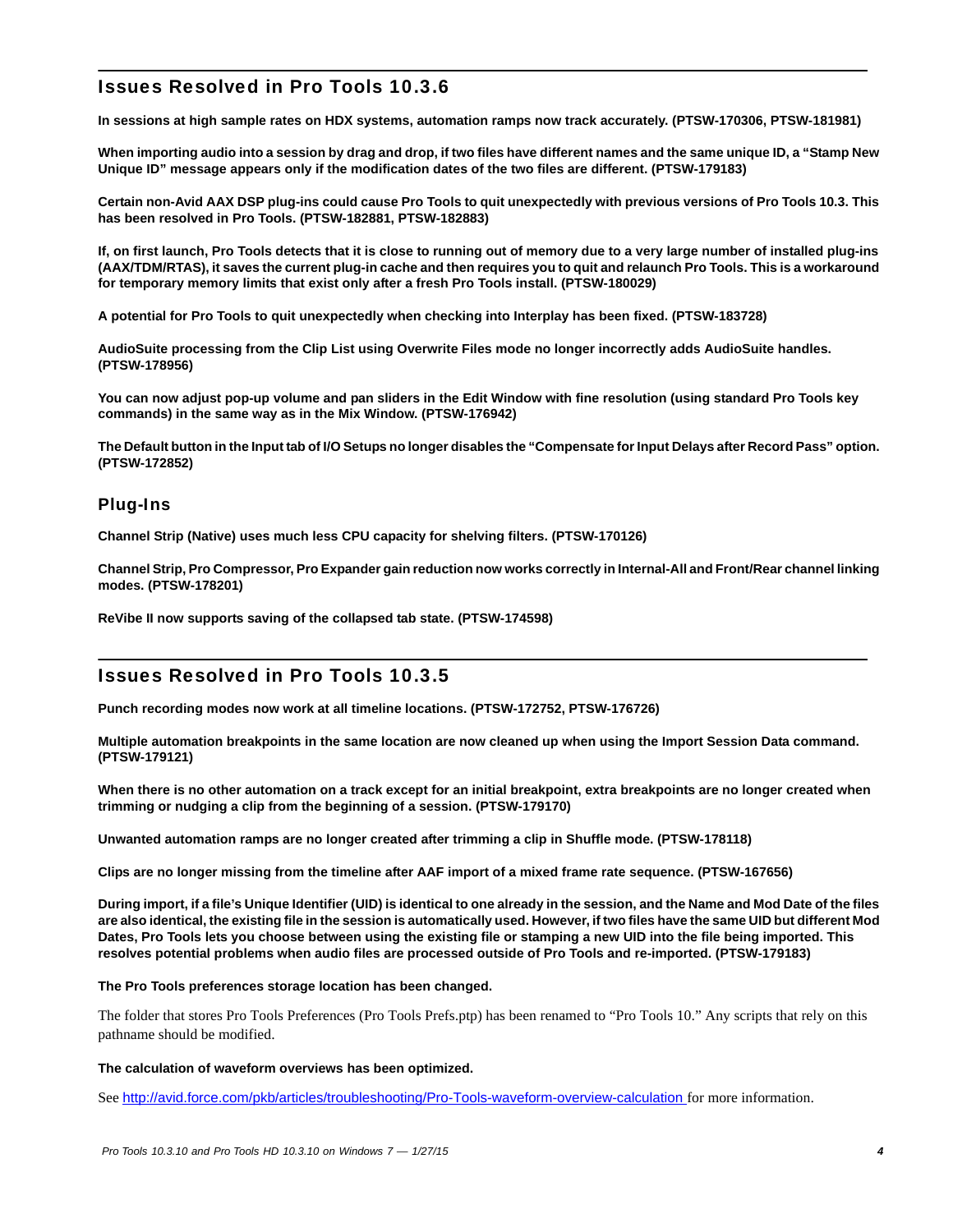## Issues Resolved in Pro Tools 10.3.4

**The Start Time field in the Edit and Transport windows now correctly accepts direct numerical entry. (PTSW-170975)**

**Audio files can be now be exported as MXF. (PTSW-176177)**

**Pro Tools now stops playback of an Edit window selection on the exact last sample of a selection. (PTSW-168043)**

**Automation breakpoints selected in the Edit window can be nudged using key commands. (PTSW-174358)**

**Automation editing improvements when trimming regions over each other. (PTSW-177435)**

**Glide commands now work as described in the Pro Tools Reference Guide. (PTSW-174715, PTSW-177859)**

**Automation breakpoints are no longer incorrectly deleted during sample rate conversion. (PTSW-174707)**

**With Pro Tools|HDX systems, mute states work as expected after scrubbing. (PTSW-172240)**

**On Pro Tools|HDX systems with 3 HDX cards, system delays are properly updated after a sample rate change. (PTSW-169477)**

**With the AudioSuite version of the Fairchild 670 plug-in, when previewing in mono mode, the right channel now plays audio. (PTSW-173018)**

**An error resulting in an "FF\_PacketStream" dialog when doing a time base conversion (ticks to/from samples) of an Elastic Audio track is fixed. (PTSW-173167)**

**Rhythmic algorithm accuracy improved when extreme compression/expansion settings exist on an Elastic Audio track. (PTSW-177009)**

**When using drag and drop to import audio, if a cloned audio file (one duplicated outside of Pro Tools) is imported, an alert is posted which gives a choice between restamping a Unique ID to the clone, or redirecting to the original file. (PTSW-163654)**

**Removed an unnecessary Unique ID stamping dialog when making a copy of a file using the Import Audio command. (PTSW-176931)**

**Timeline disk caching trigger is improved. (PTSW-176778)**

## Issues Resolved in Pro Tools 10.3.3

**Improvements have been made to reduce the occurrence of -9171 and -9129 errors on HDX, HD Native and HD Native Thunderbolt systems (PTSW-170587)**

**When importing QuickTime files, associated audio now correctly follows interleaved format preference. (PTSW-169486, PTSW-167356)**

**When relinking interleaved multichannel files (LCR, Quad, 5.0, 5.1, 6.0, 6.1, 7.0 or 7.1), Center and Right channels are no longer inadvertently swapped. (PTSW-175285)**

**Relinking more than a few hundred MXF files no longer causes Pro Tools to quit unexpectedly. (PTSW-175347)**

**When using EUCON control surfaces, Pro Tools no longer quits unexpectedly after performing certain operations (PTSW-173919)**

**Selecting the Pan window on MC Control using the Attention/Selected track no longer causes Pro Tools to quit unexpectedly (PTSW-174525)**

#### **X-axis panning of certain plug-in surround channels from a D-Control is no longer inverted (PTSW-173286, PTSW-172836, PTSW-173938)**

This issue affected Maggot Spanner, Dolby ATMOS, and New Audio Technology Spatial Audio Designer. Plug-Ins may require an update to take advantage of this fix.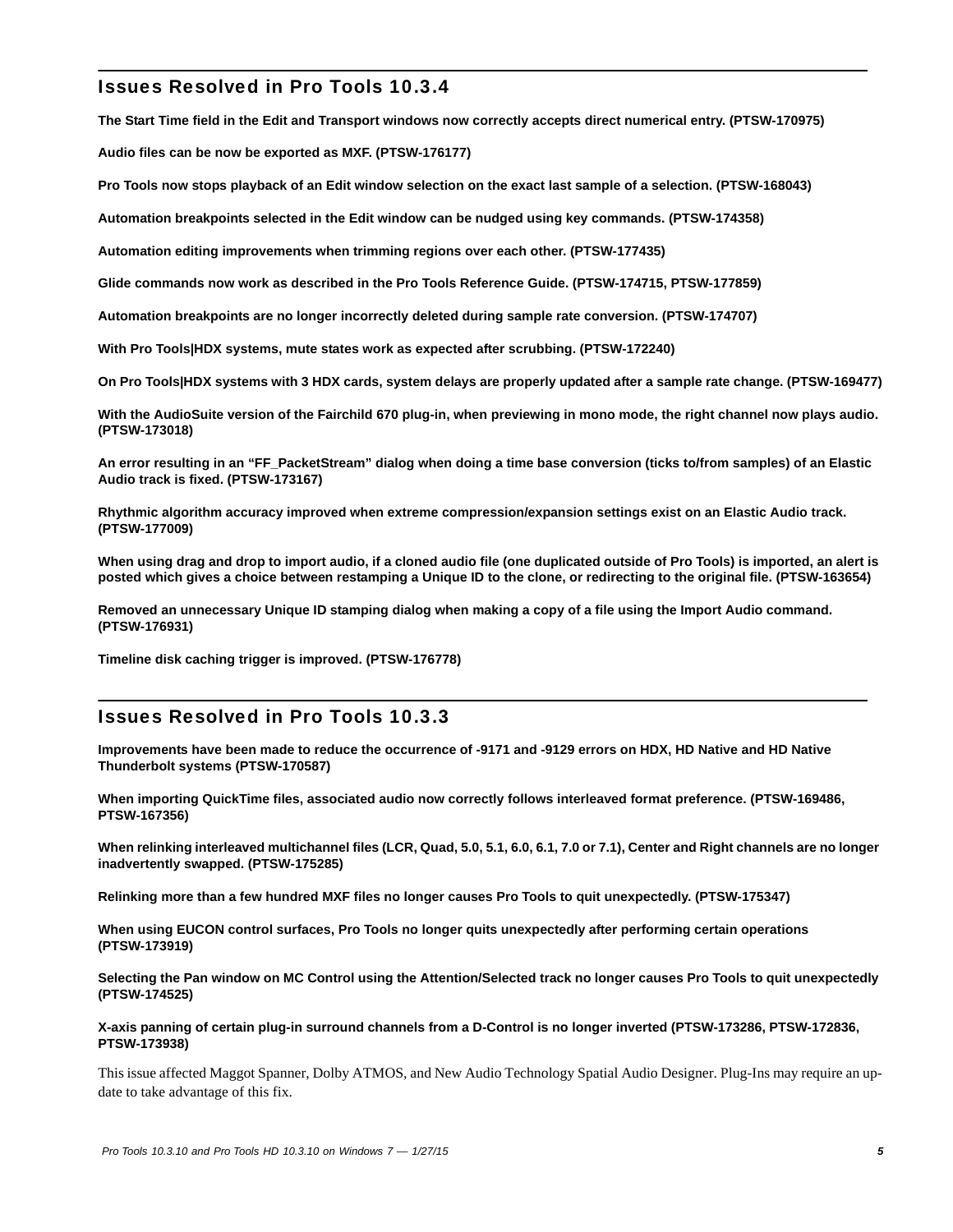**D-Control Custom Fader plug-in maps no longer need to be recalled after every Channel Select operation. (PTSW-158750)**

**The "Import as Offline Satellite Media" option is now available in Pro Tools HD when running on systems without HD hardware. (PTSW-171738, PTSW-173186)**

**Plug-Ins with 4096 or more samples of latency now preview correctly in AudioSuite. Previously, errors -7104 or -7450 would occur. (PTSW-173329)**

**Auditioning custom crossfade shapes in the Fade dialog now produces correct audio. (PTSW-173669)**

**When using VenueLink with Pro Tools, snapshot recall is now instantaneous. (PTSW-167189)**

**To improve performance, the Disk Cache function now caches only the audio files that will be heard during playback. Audio that is muted or that is not on an active playlist will not be cached.**

## Issues Resolved in Pro Tools 10.3.2

**Automation breakpoints are no longer added unnecessarily when editing clips with Automation Follows Edit turned on. (PTSW-173028)**

**Automation overlaying audio that is then processed using the Strip Silence command is kept intact. (PTSW-170804)**

**Very large files exported to Interplay will not be quarantined. (PTSW-154522)**

**Web Services hostname / IP address is now remembered between Send to Playback exports. (PTSW-172334)**

**The "Capture Selection" function in Beat Detective now captures the correct end time based on the selected note resolution instead of actual transient location. (PTSW-172978)**

## Issues Resolved in Pro Tools 10.3.1

**Unwanted data is no longer appended to the end of record passes under certain conditions. (PTSW-170032)**

**On Pro Tools|HDX systems, 176.4/192kHz sessions are now free of unwanted noise in some specific mixer configurations. (PTSW-166529)**

**When zoomed into the sample level, waveforms whose clip start is off-screen now draw accurately (instead of one sample late). (PTSW-162497)**

**Clicking the Automation Follows Edit button now correctly causes the current selection to update to reflect the new state of the button. (PTSW-170044)**

**Automation breakpoints outside of a pasted selection area that match the edge values of the pasted automation (redundant breakpoints) are no longer modified when pasting. (PTSW-171725)**

**AudioSuite operations using the "Whole File" parameter no longer result in unwanted changes to audio data or cause Pro Tools to quit unexpectedly. (PTSW-170456, PTSW-170920)**

**In Dynamic Transport mode with Link Timeline and Edit Selection enabled, the playhead no longer moves to beginning of the selection. (PTSW-172367)**

## Issues Resolved in Pro Tools 10.3

### **Display**

**Waveform overviews now recalculate correctly after opening a session that was copied in Windows Explorer (for instance, copying a session from network storage to a local directory.) (PTSW-156992)**

**Waveforms are now drawn correctly in the Fades dialog when the start or end points are moved in from the edges. (PTSW-157852)**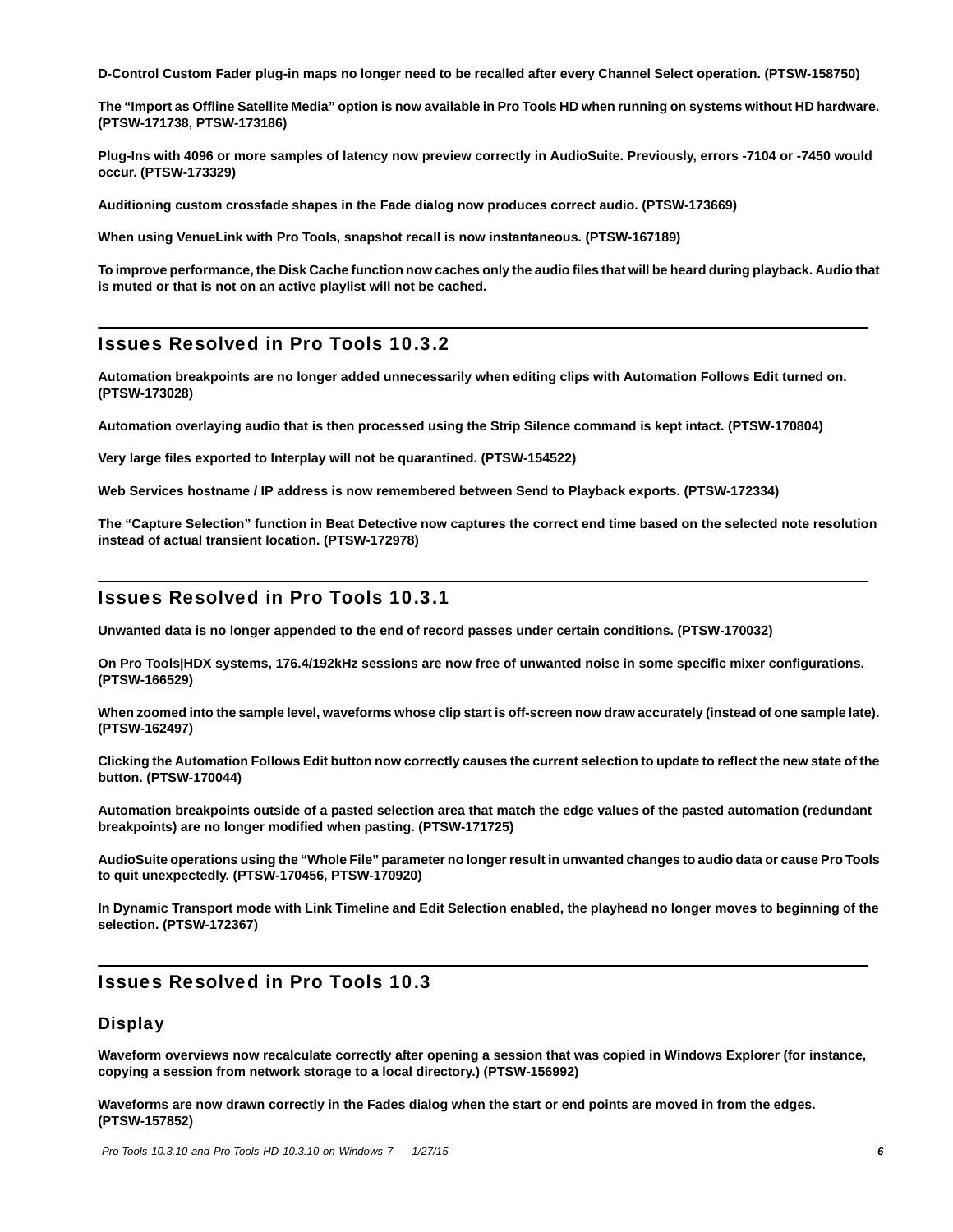**Pro Tools windows correctly display across multiple monitors with Windows 7. (PTSW-164911)**

## Playback and Recording

**A class of unexpected 9092, 9093, 9128, or 9129 errors no longer occurs. An error that caused the counters to incorrectly indicate a very high speed of playback or record no longer occurs. (PTSW-163794)**

**Input meters on Pro Tools|HDX systems now properly indicate clipping. (PTSW-165661)**

**Scrubbing on tracks above 192 voices on HD Native no longer causes Pro Tools to quit unexpectedly. (PTSW-171347)**

### Destructive Punch

**Magic ID error is no longer encountered when using Destructive Punch in certain situations. (PTSW-156797)**

**Destructive Punch now works properly with interleaved audio files. (PTSW-163841)**

### Automatic Delay Compensation

**Delay Compensation may now be enabled for plug-in sidechains in the Operation preferences. (Pro Tools|HDX systems only).**

### Automation

**Automation data can be pasted correctly when Automation Follows Edit is disabled. (PTSW-164539)**

**Pasting automation selections no longer creates unexpected ramps. (PTSW-158837)**

**Trimming clips with automation no longer creates unexpected ramps. (PTSW-168444)**

**Automation trimming is now limited such that the lowest value can be trimmed up only to the maximum possible value, and the highest value can be trimmed down only to the minimum possible value. (PTSW-167044)**

**Spurious -9155 (automation too dense) errors have been resolved. (PTSW-158618)**

**Performance has been improved in Continuous Scroll mode when using the "All tracks in Volume view" key command Option + "-" (minus) (PTSW-163652)**

**Pro Tools no longer quits unexpectedly when coalescing volume automation to clip gain. (PTSW-164914)**

**Clip gain positions are no longer affected by the padding amount in Compact Audio dialog. (PTSW-163745)**

## Editing

**Nudging audio within a region no longer affects audio on undisplayed alternate playlists. (PTSW-138403)**

**Using the Object Grabber to duplicate one or more clips to a different location on the same track(s), either to the insertion point or by dragging, now correctly results in only the copied clips being object-selected, and not the originals. (PTSW-167253)**

**Elastic Audio Commit works correctly when there are tempo changes in the session. (PTSW-165797)**

### Plug-Ins and Processing

**Audio sync issues when rendering clip gain on clips with crossfades have been resolved. (PTSW-170425)**

**The Right-Click menu is now available for making the input (sidechain) active or inactive. (PTSW-166221)**

**Key input (sidechain) menu text is now italicized when made inactive with the Control-Command key command. (PTSW-166219)**

**Do To All and Do To Selected are now available for Key input menu active / inactive state.**

**Mod Delay III correctly recalls tempo sync settings on session open. (PTSW-165514)**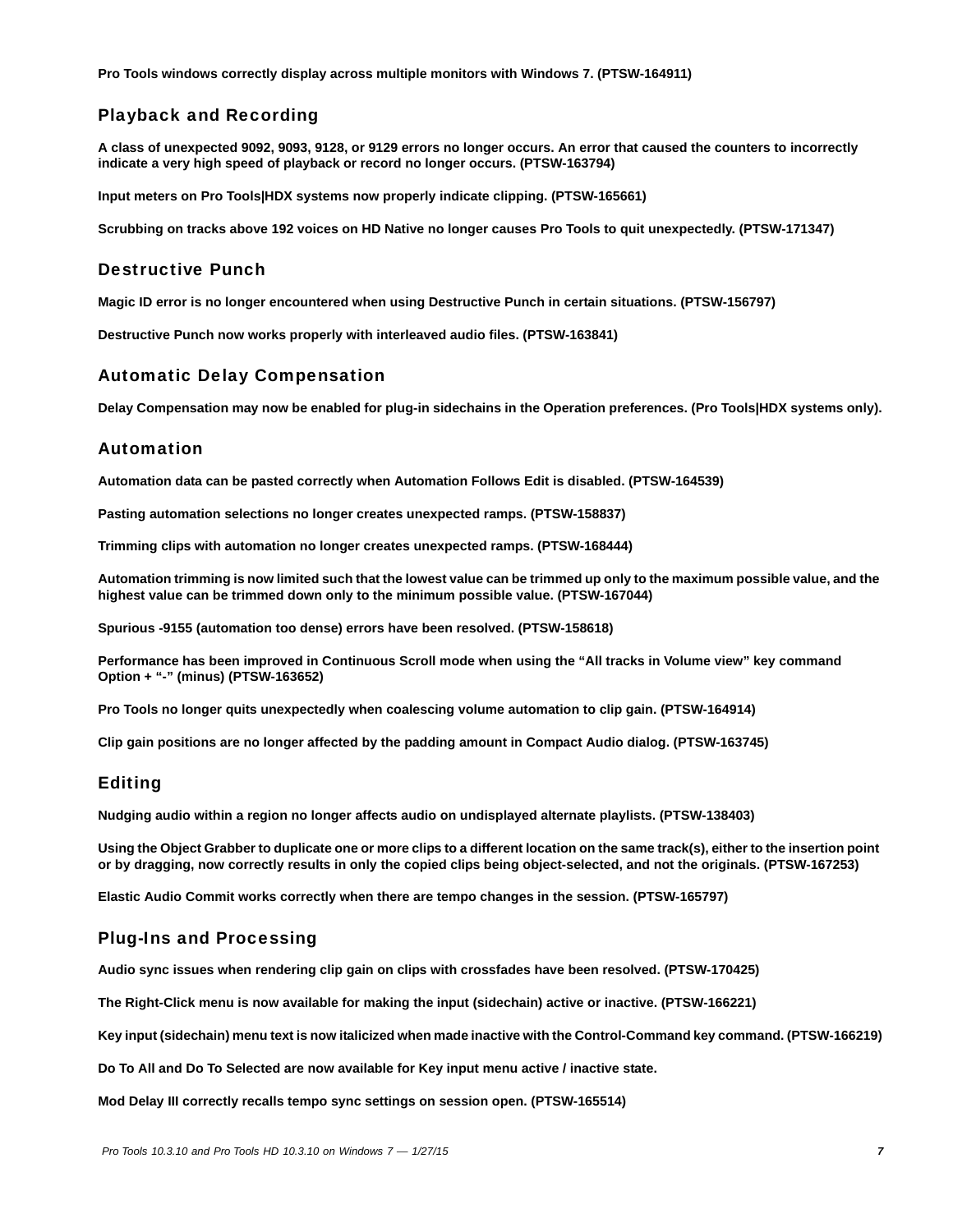**Mod Delay III follows tempo changes correctly in Sync mode. (PTSW-165607)**

**Mod Delay III note value buttons work correctly in stereo link mode. (PTSW-166842)**

**Native Instruments Kontakt no longer causes Pro Tools menus to become grayed out. (PTSW-166474)**

**An error in "ViewsUOSWindow.MacCarbon.cpp Line 1817" no longer occurs with several third party plug-ins. (PTSW-168032)**

### System Usage Window

**The CPU Usage meter now displays CPU cycles required for communication with the HD Native and HDX PCIe cards. The meter is more accurate than before with these systems.** 

### MIDI

**MIDI data selection is now correctly based on the displayed location of the data, which is dependent on the "Display Events as Modified by Real-Time Properties" preference. (PTSW-161895)**

**MIDI CC data now displays correctly when the "Display Events as Modified by Real-Time Properties" preference is changed. (PTSW-142253)**

**Selecting notes with the marquee in Notes or Velocity view, after having done so in a previously opened session, will no longer cause crashes. (PTSW-164990)**

**A new preference has been added on the MIDI pane under Delay for External Devices: Notes and Controllers. When enabled, Pro Tools applies Delay Compensation to MIDI notes and MIDI controller data. This is helpful when monitoring external MIDI devices outside of Pro Tools.**

### Control Surfaces

**The handling of ICON-specific session data has been optimized to improve performance of the Save Session command. (PTSW-164767)**

**On ICON worksurfaces, the LFE channel is available in 5.1 mode on the touchscreen surround panner. (PTSW-136779)**

**On ICON worksurfaces, when using the EQ III AAX plug-in, the "Q" knob for LF and HF bands in the EQ section now adjusts Q in bell mode correctly. (PTSW-165549)**

## Video and Synchronization

**All Satellite Link and Video Satellite systems now stop on the same location when rewound to the beginning of the session. (PTSW-161241)**

**Media Composer now stops in sync when Pro Tools is recording. (PTSW-161353)**

**Pro Tools stops sending timecode when a played selection ends. Devices receiving timecode stop correctly when Pro Tools stops. (PTSW-151199)**

**Locating from a 9-pin controller now reliably updates Pro Tools location. (PTSW-163261)**

**Spurious timecode values are not sent during certain transport command sequences. (PTSW-167405)**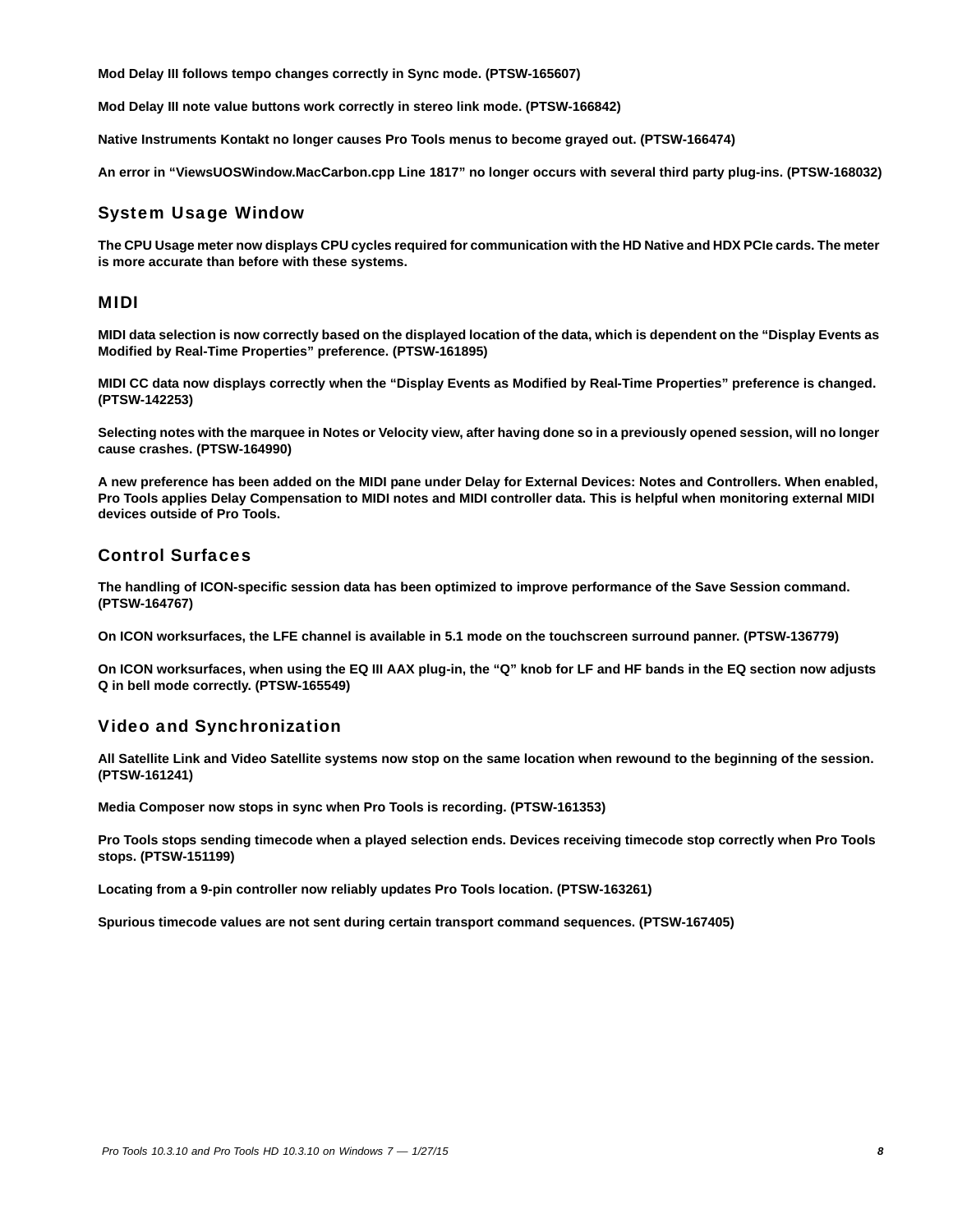## **Compatibility**

Avid can only assure compatibility and provide support for qualified hardware and software configurations.

*For the latest compatibility information—including qualified computers, operating systems, and third-party products—visit the Avid website (www.avid.com/compatibility).*

### iLok USB Smart Key and Pro Tools Authorization

#### **An iLok must be connected at all times while running Pro Tools**

Pro Tools requires that an iLok with the appropriate authorizations be connected to the computer at all times. Do not remove the iLok while running Pro Tools 10.x. If the iLok is removed while Pro Tools is running, one of the following will occur:

Pro Tools displays a dialog giving you the following choices:

- Reinsert the iLok and click Save. Pro Tools saves the session and then quits.
- Click Quit. Pro Tools closes the session without saving and then quits.

– or –

Pro Tools displays a dialog giving you the following choices:

- Reinsert the iLok and click OK to continue working in Pro Tools.
- Click Cancel. Pro Tools closes the session without saving and then quits.

#### **Pro Tools does not recognize iLok connected to USB3 ports (PTSW-158204)**

Texas Instruments USB3 controllers are currently incompatible with iLok generation 1 & 2 USB dongles. iLok dongles connected to a Texas Instruments USB3 controller will not be recognized by Pro Tools or the iLok.com web site. Connect any iLok dongles to USB2 ports instead.

#### **When installing Pro Tools, the PACE installer may cause a reboot before Pro Tools 10 can be installed (PTSW-152529)**

When installing Pro Tools, certain PACE copy protection components must be installed first that require a reboot. If these components are already installed—for example, if you are installing Pro Tools 10 over an existing Pro Tools installation—these components are not re-installed and no reboot is required.

#### **Installing 9.x device drivers after installing Pro Tools 10 causes PACE driver incompatibility (PTSW-153187)**

If you install version 9.x device drivers after installing Pro Tools 10, older PACE InterLok drivers will overwrite the newer Pro Tools 10 PACE License Support drivers. This will cause errors when Pro Tools launches and may result in the device not being recognized. If this occurs, uninstall the version 9.x device drivers, run the PACE License Support installer (available at http://www.ilok.com), then install the Pro Tools 10 device drivers.

#### Plug-Ins

#### **Plug-Ins Now Available in AAX Format**

With Pro Tools 10.3.3 and higher, the following plug-ins are available in AAX format and installed with Pro Tools:

- $\bullet$  InTune (DSP & Native)
- Eleven (DSP & Native): If you currently own the Eleven plug-in (.dpm version) the new AAX version is installed.

#### **Mixer and Elastic Audio plug-ins from lower versions of Pro Tools are not compatible with Pro Tools 10 (PTSW-136983)**

The Mixer and Elastic Audio Plug-ins from lower versions of Pro Tools are not compatible with Pro Tools 10.x. If you encounter an error indicating that these plug-ins are corrupted please re-run the Pro Tools 10 installer to ensure that the correct plug-ins are installed.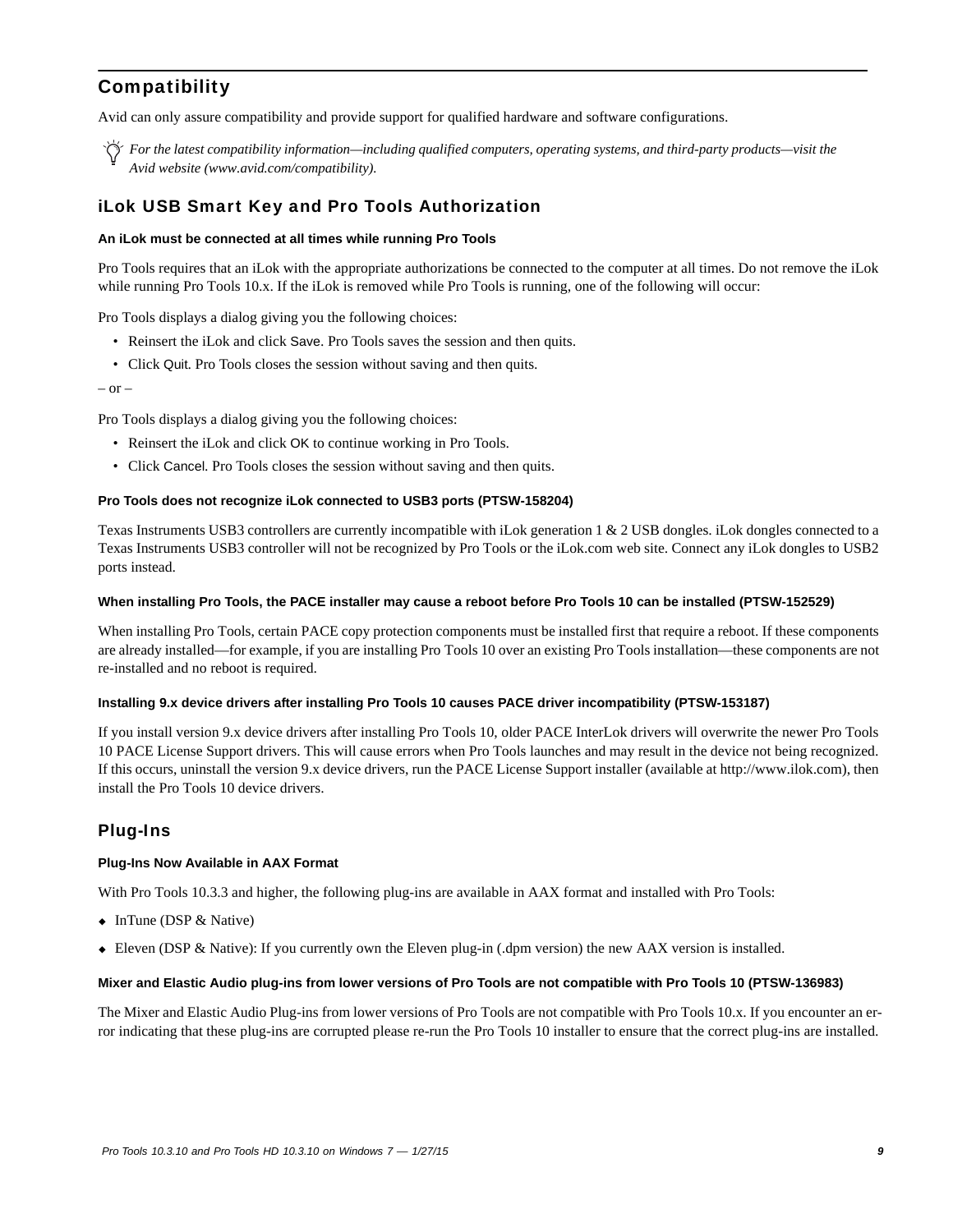## General Compatibility

#### **Automatic Update Notification will not connect through a proxy server that requires authentication (108837)**

Software Updater will not find an active Internet connection when behind a proxy server that requires authentication to gain Internet access. To work around this, the client machine with Software Updater needs to be moved out from behind the proxy or the proxy needs to allow HTTP access via port 80 without requiring authentication.

#### **Aero causes errors at lower HW Buffer sizes (103563)**

With Aero enabled in Windows, Pro Tools will not play back without errors at HW Buffer sizes of 128 and below. Turn off Aero if you want to use lower HW Buffer sizes.

#### **On systems with Avid Mojo and Magma Expansion Chassis, changing track output assignments takes a long time (102062)**

If your Pro Tools system uses a Mojo and a Magma PE6R4 expansion chassis, changing track output assignments can take between 4–8 seconds with a 24-bit, 96 kHz session. Pro Tools systems with a Mojo and other expansion chassis may also exhibit this behavior. In contrast, changing track input assignments, as well as deactivating and reactivating a track occurs almost immediately.

#### **When installing Mbox family drivers, a warning appears indicating that there is not enough space available on the DVD drive (PTSW-158731)**

When installing Mbox drivers, if you encounter a warning that not enough space is available on the DVD drive, you can temporarily disable your DVD drive, install the drivers, and then re-enable the DVD drive.

#### **To disable the DVD drive:**

- **1** From the Start Menu, Right Click on Computer.
- **2** Choose Manage.
- **3** Click Device Manager.
- **4** Expand the DVD/CD-ROM drives by clicking the reveal triangle.
- **5** Right-Click on the DVD drive that appears.
- **6** Choose Disable.

#### **VENUE FWx for FOH Rack, Mix Rack and SC48 is not supported in Pro Tools 10 (PTSW-151588)**

The initial release of Pro Tools 10 does not offer driver support for the VENUE FWx FireWire Option card compatible with VENUE FOH Rack, Mix Rack and SC48. Customers with these systems should continue to use Pro Tools 9 until further notice.

#### **VENUE systems with two HDx Option cards may not be recognized by Pro Tools HD Native systems (PTSW-142834)**

If a second HDx Option card is installed in a VENUE system, it may cause both HDx cards not to be recognized by Pro Tools on HD Native. A single VENUE HDx Option card is recognized properly by Pro Tools on HD Native, so for consistent performance it may be necessary to de-install the second HDx card.

## HyperControl Support

Pro Tools 10.3.3 and higher add HyperControl support for the M-Audio Axiom AIR Mini 32 keyboard.

## Support for Gobbler Collaboration and Backup Tool

Pro Tools 10.3.3 and higher add integrated support for Send to Gobbler workflows. Gobbler is a cloud-based backup, transfer, and collaboration tool for managing audio projects and their media assets. Pro Tools integrates with Gobbler to send Pro Tools sessions and audio files to collaborators over the Internet. When installed, the Gobbler application can be configured to scan your system to locate and automatically back up your Pro Tools sessions and associated media files. If you do not have an account, you can create one for free.

Pro Tools lets you send your Pro Tools session and associated media with Gobbler using the Send to Gobbler command (File > Send To > Gobbler). You can also send individual audio files using the Share With Gobbler command in either the Pro Tools Bounce To Disk dialog or the Export Selected dialog.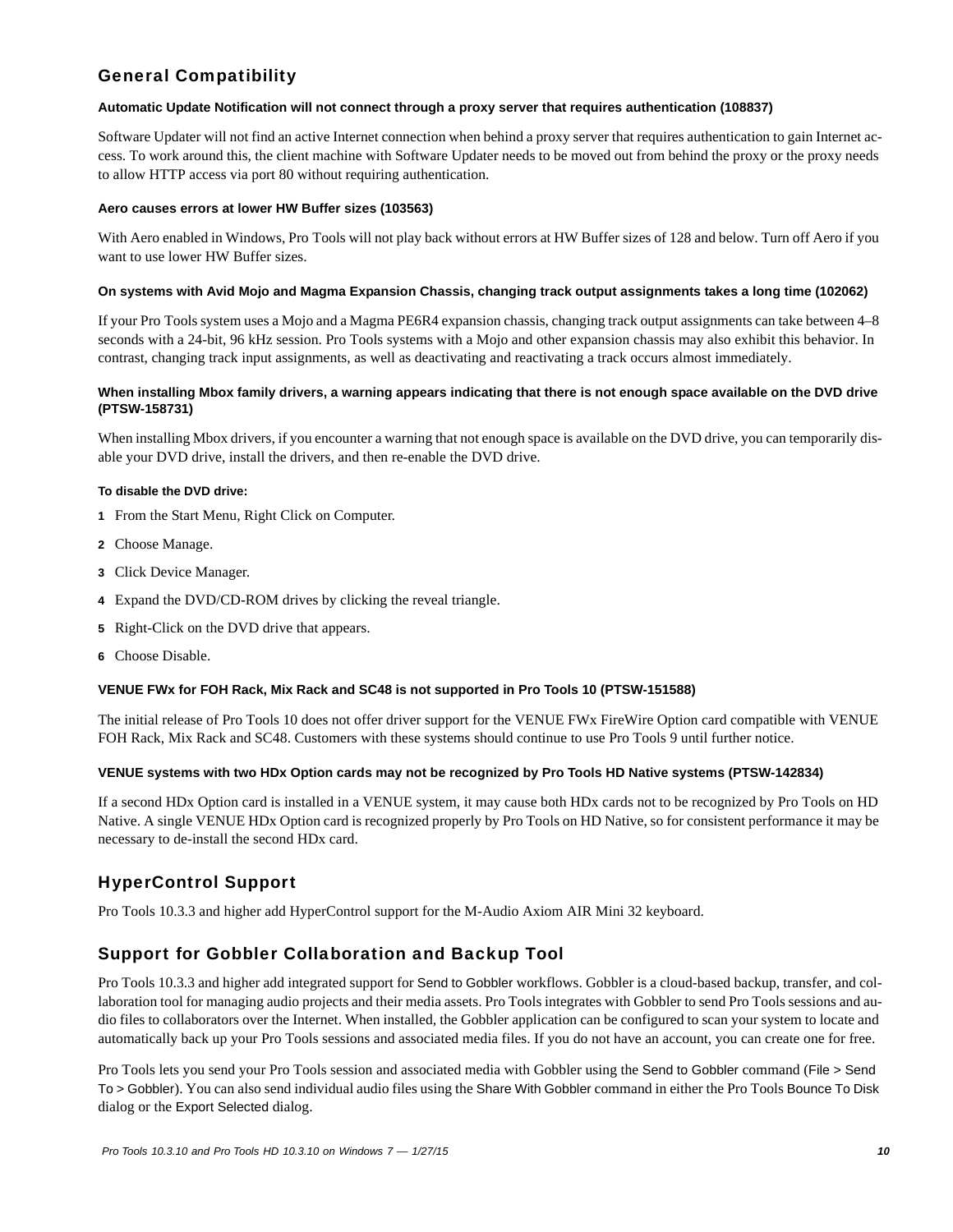For more information about using Send To Gobbler and Share With Gobbler commands in Pro Tools, refer to the Pro Tools Reference Guide.

For more information about Gobbler, visit www.gobbler.com.

### Known Issues

The following sections document known issues you may encounter when using Pro Tools 10.3 and Pro Tools HD 10.3, along with workarounds if they exist.



*For known issues specific to any of the software options for Pro Tools HD, see the Satellite Link Read Me, the Video Satellite Read Me, or the Video Satellite LE Read Me.*

## General Pro Tools Issues

#### **Clicking on a Pro Tools window that may be visible will not always bring Pro Tools to the foreground, especially if a process is running in Pro Tools (such as Bounce to Disk)**

If Pro Tools is not the foreground application, you can bring it to the foreground by doing one of the following:

- Click the Pro Tools icon in the Windows Taskbar.
- Press the Start+Tab keys to bring the Pro Tools application to the front.

#### **Pro Tools does not launch (58531)**

Pro Tools will not launch if hardware drivers are not installed or if there are no Inputs or Outputs set in the Control Panel for your audio interface. If Pro Tools does not launch, be sure the drivers for your audio interface were installed before Pro Tools installation. For M-Audio and some third-party interfaces, if the drivers are already installed, go to the Control Panel for your audio interface and make sure either the Analog or S/PDIF Inputs and Outputs are enabled.

#### **Session templates retain I/O settings and some preferences, display settings, and window layouts (111605)**

Pro Tools session templates retain the I/O settings and some of the preferences, display settings, and window layouts from the system on which the template was created. Consequently, created a new session based on a template restores several session properties from the original system. These properties are retained by Pro Tools until you change them or another session or template is opened that replaces them. This also means that if a new blank session is created after using a template, the properties from the template will be used for the new session.

The properties retained from templates include default track height, view settings, window size and position, and I/O Setup. You can update templates by making the desired changes, using the File > Save as Template command (be sure to select the "Install template in system" option), and then selecting the template you want to replace.

#### **Trying to load a session from an unmapped network drive results in the error: "Pro Tools application has stopped working" (PTSW-125913)**

When trying to load a session from an unmapped network drive, the error "Pro Tools Application has stopped working" will occur. To avoid this problem, be sure to map the network drive to a drive letter, set up the drive as transfer volume, and then open the session.

#### **Synchronizing to external clock with a different sample rate from the session results in the following error: "The current playback engine does not support a sample rate of 44.1 kHz" (PTSW-127065)**

In certain circumstances, attempting to synchronize to an external clock that has a different sample rate than the session may result in the following error: "The current playback engine does not support a sample rate of 44.1 kHz." If this happens, correct the sample rate mismatch and re-select the correct clock rate.

#### **Default drive defragmenting task corrupts audio files (PTSW-47104)**

If Pro Tools is allowed to sit open and idle after 12:00 AM on Wednesdays, Windows will run a scheduled disk defragmentation task at 1AM which can result in corrupted session or audio data. Avid recommends either disabling the scheduled disk defragmentation task or making sure Pro Tools is not open if a scheduled disk defragmentation task is pending.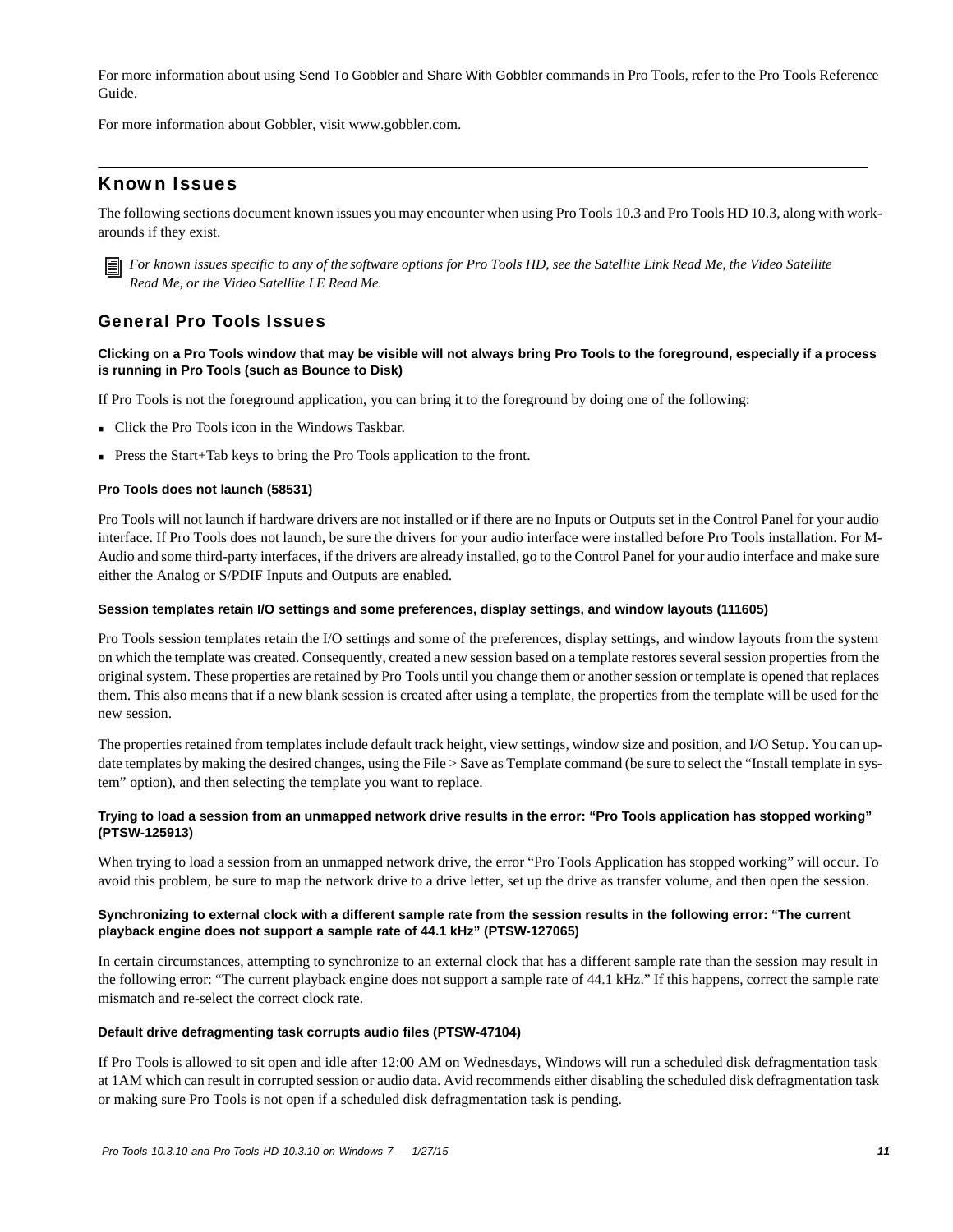#### **Windows 7 Systems do not support double-clicking to launch Pro Tools session or installer on external FireWire HFS+ drive (PTSW-35457)**

On Windows 7 systems, if the session or installer is located on an external FireWire HFS+ drive, you cannot double-click on it to launch the session or installer. To launch a Pro Tools session located on an HFS+ drive, launch Pro Tools first, and then use the Open Session command in the File menu to open your session. For Pro Tools installation, copy the installer onto an internal drive, and run the installer from there.

#### **Session Notes dialog frequently appears when opening sessions (PTSW-163563)**

The Session Notes dialog frequently appears when opening sessions, but only reports that some paths are unavailable. You should be able dismiss the dialog and playback the session without incident, but you may want to check your I/O Setup to insure that only valid paths are configured.

#### **Windows erroneously reports that Pro Tools has stopped responding**

Clicking on the splash screen while Pro Tools is launching can result in a Windows error stating that Pro Tools has stopped responding. Pro Tools is actually still loading normally and will finish launching if you just don't do anything or if you click "Wait for the Program to Respond."

#### **Using the Save Copy In command to save to session formats lower than Pro Tools 10 converts all audio for sessions with interleaved files (PTSW-152737)**

When saving a Pro Tools 10.x session that has a mix of interleaved and non-interleaved (multi-mono) audio files to a lower session format (such as Pro Tools 7–9 ".ptf"), all audio files are converted (even if they are not interleaved).

#### **Opening sessions created with Pro Tools 7.4 or lower (PTSW-47133)**

When opening sessions created with Pro Tools 7.4 or lower in Pro Tools 8.0 or higher, all waveform overviews are recalculated. This is because Pro Tools now features 16-bit waveform overviews, so all old 8-bit overviews will need to be recalculated. This recalculation only needs to happen once.

#### **Automation is replaced instead of overlaid when using Adjust Session Start Time to Match Source Start Time when importing session data (PTSW-149273)**

Automation can sometimes be replaced instead of overlaid when using Adjust Session Start Time to Match Source Start Time when importing session data. This issue may occur if the source session start time (of the session being imported) is earlier than the current session start time. This issue can be avoided if you instead import the session data from the session with the later start time into the session with the earlier start time. You must also not enable the Adjust Session Start Time to Match Source Start Time option, and select Maintain Absolute when prompted.

#### **Waveform overviews disappear after editing metadata from the Workspace browser (PTSW-153258)**

If you edit metadata from the Workspace browser, audio waveform overviews may disappear from the Edit window. If this occurs, recalculate the waveforms or close and reopen the session. To avoid this issue, edit metadata from the Project browser instead of the Workspace browser.

#### **Start+L launches the Switch Admin User prompt instead of nudging cursor to the left (PTSW-17100)**

Start+L Key launches the Switch Admin User prompt instead of nudging the cursor to the left. As a workaround, enable Keyboard Focus (A...Z) and use the L key.

#### **CPU Usage Limit may be reached when Error Suppression is enabled (PTSW-50339)**

When enabling Error Suppression at CPU Usage Limit 85% or higher, it may be possible to overload your computer to a point at which it is no longer recoverable. To avoid this state, keep your CPU Usage Limit set to 80% or lower when Error Suppression is enabled.

#### **Screen redraw may slow down at higher CPU Usage Limit settings when RTAS Error Suppression is on (PTSW-50069)**

In some cases, you may experience a slowdown in screen redraw or background CPU tasks when RTAS Error Suppression is engaged and the CPU Usage Limit is set to 85 percent or above. If you encounter this behavior while using RTAS Error Suppression, open the Playback Engine Dialog and lower the CPU Usage Limit by 5 to 10 percent.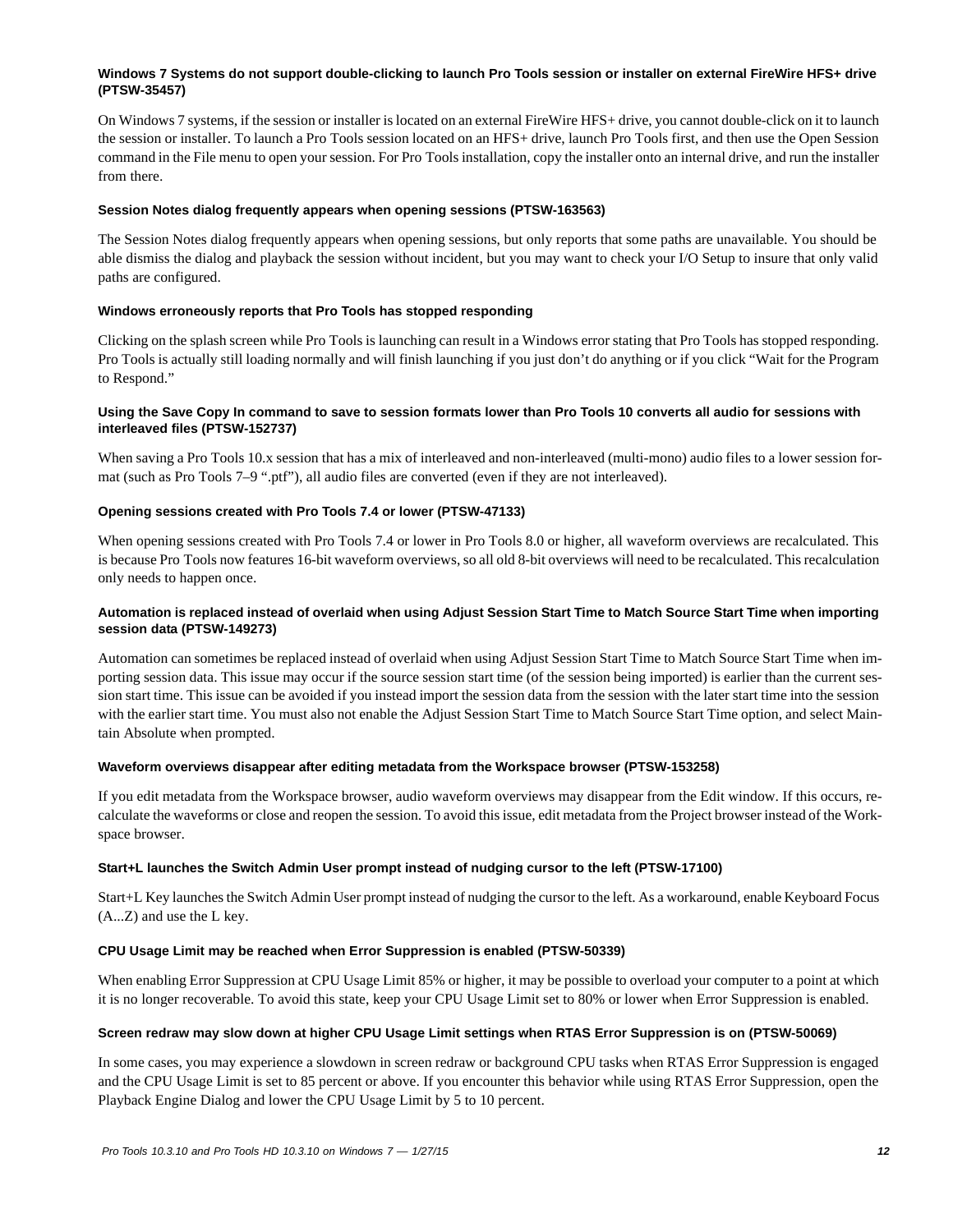#### **Scrubbing audio is offset by the overall system delay when Automatic Delay Compensation is enabled (PTSW-150138)**

With Automation Delay Compensation enabled, when scrubbing audio the output is offset by the overall system delay (displayed in the Session Setup Window). Large system delays cause a noticeable offset. To avoid this issue, you can disable Automatic Delay Compensation when you want to scrub audio for editing.

#### **DestructivePunch may not behave correctly when using Automatic Delay Compensation (PTSW-157282)**

When using the Maximum amount of Delay Compensation, DestructivePunch may not behave correctly. To avoid this issue, do not use DestructivePunch with system delays over 4,096 samples at 48 kHz, 8,192 samples at 96 kHz, or 16,384 samples at 192 kHz.

#### **Audio clips on tick-based tracks do not play at the correct tempo after opening a Reason song with a different tempo (PTSW-34086)**

Audio clips on tick-based tracks do not play at the correct tempo after opening a Reason song with a tempo that is different from the one in your session. To correct this, make any tempo change via the Conductor track or the Manual Tempo input and the clips will play back correctly.

#### **–9128 or –6031 DAE errors when using Sibelius 7 as a ReWire client with Pro Tools (PTSW-148554 and PTSW-149809)**

If you encounter –9128 or –6031 DAE Errors when using Sibelius 7 as a ReWire client with Pro Tools, try increasing the Hardware Buffer Size to 1024 samples in the Pro Tools Playback Engine (Setup > Playback Engine).

#### **Cannot run Reason or Record as ReWire clients if they have not first been launched and set up as a standalone application (PTSW-133070)**

Reason and Record need to be launched and setup as a stand-alone applications before running them as a ReWire clients with Pro Tools. Do the following:

- Launch Reason or Record in stand-alone mode and follow the on-screen instructions.
- Quit Reason or Record.
- Launch Pro Tools and insert Reason or Record as a ReWire plug-in on an audio, Auxiliary Input, or Instrument track.

#### **Scrub does not work when Input Only monitor mode Is active and a track Is record-enabled (59380)**

When Input Only Monitor mode is active and another track is record enabled, tracks will not scrub.

#### **When importing audio from a network share, "file is unreadable" or other errors occur (PTSW-149570)**

When importing an audio file from a network share using the Import Audio dialog or a direct shortcut to the share, Pro Tools may display an error such as "The audio file is unreadable by Pro Tools" or "The mp3 cannot be imported because Quicktime is not installed," even though QuickTime is installed on the system. If this occurs, map a drive letter to the network share and use the drive letter in the Import Audio dialog to navigate to the audio file.

#### **Importing MP3 or MP4 files without QuickTime installed (PTSW-61863)**

If Pro Tools has been run on a system on which QuickTime was not present, but then QuickTime is installed later, there is the possibility that Pro Tools has indexed QuickTime files as "Unknown." These files will remain as unknown even after QuickTime has been installed. If this occurs, either delete DigiBase Database files and try again, or navigate in the browser to any "Unknown" QT file and select "Update Database for Selected."

Conversely, if Pro Tools has been run on a system with QuickTime present, but then QuickTime is uninstalled, there is the possibility that QuickTime files have been indexed as known audio file types that can no longer be understood by Pro Tools since QuickTime is now absent. If this occurs, delete all database files and try again.

#### **Pro Tools is not compatible with surround audio in QuickTime movies (67350, 67351, 67353)**

QuickTime 7 introduced the ability for QuickTime movies to have surround audio. Currently, Pro Tools is not compatible with Quick-Time movies that have more than two channels of audio. Pro Tools cannot import from, or bounce to, multi-channel QuickTime movies. Also, the audio in multi-channel QuickTime movies is not recognized in the Workspace browser.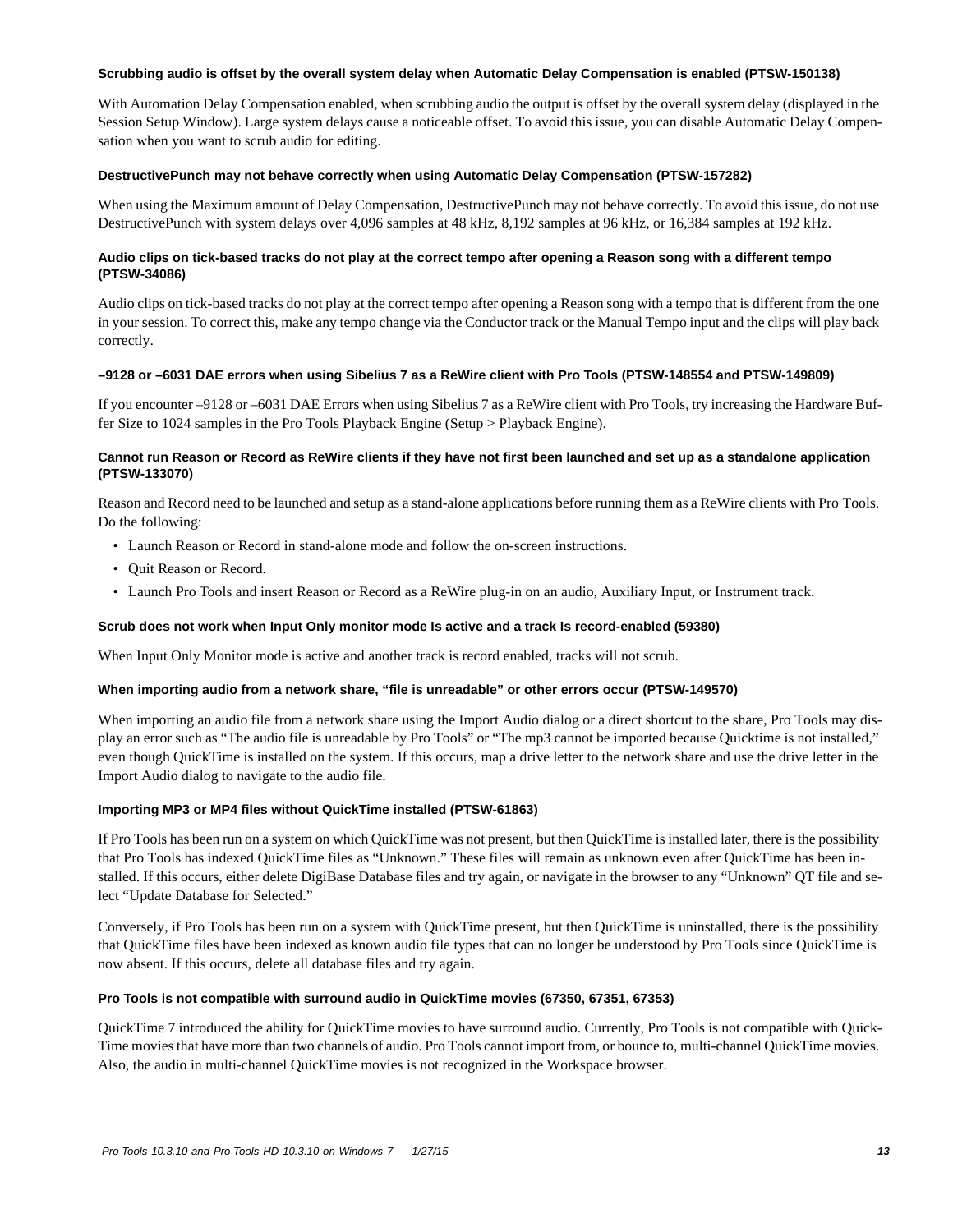#### **Some QuickTime audio formats cannot be imported (58792, 73064)**

The audio from QuickTime movies with Apple Lossless or AMR audio compression cannot be imported into Pro Tools. Use QuickTime Pro or another application to convert the audio to another format prior to import.

#### **Apple lossless codec is not supported for Bounce to QuickTime Movie (75224)**

Pro Tools 7.3 and higher does not support the Apple Lossless audio codec. Choosing it from the Bounce to QuickTime Movie Audio Compression dialog will result in a movie without usable audio.

#### **Bounce window appears to freeze during Bounce to Disk (PTSW-132540)**

With some Pro Tools audio interfaces (such as Eleven Rack) and some M-Audio devices (such as Fast Track Pro), the Bounce window appears to freeze during Bounce. While the window appears to not be working, but in fact the Bounce will complete successfully if you allow it enough time to finish. To avoid this issue entirely, make sure that your audio interface is not selected as the default output device in the Windows control panel.

#### **Issues with Kensington mouse and drivers**

The following may occur when using a Kensington mouse with Pro Tools:

- Alt key sticks when Zooming (61823)
- Stuck Shift Key (62376)
- Stuck Control Key (61830, 62066, 61980, 61988, 62348, and 62559).

To clear stuck keys, press them again. If problems continue, try removing the Kensington drivers.

#### **Accessing Playback Engine after opening a recovered session (54319)**

A recovered session from the "Session File Backups" folder must first be saved with a new session name before it is possible to access the Playback Engine dialog.

#### **Error message "Could Not Complete Your Request because the System Cannot Find the File Specified (2)" (50454 and #50457)**

This message can appear while logged into a non-administrative account and doing either of the following:

- Performing destructive AudioSuite processing
- Locking files in the Workspace browser

This is possibly because the audio file has read-only permissions. In order to correct this, you must be able to log into an administrative account in Windows and change the permissions of the audio file so you have full read and write access to the audio file. If you do not have administrative access of the computer, then you must either contact the administrator of the computer to resolve this problem, or use the File > Save Copy In command to create a copy of the session with all of its audio files.

#### **Recalculating overviews while logged into a non-administrative account (50537)**

Recalculating overviews of audio files while logged into a Non Administrative account may cause the following error in the Task window in Pro Tools: "Access denied. (5)." This is probably caused by the audio files having read-only permissions.

In order to correct this, you must be able to log into an administrative account in Windows and change the permissions of the audio file so you have full access to the audio file. If you do not have administrative access of the computer, then you must either contact the administrator of the computer to resolve this problem, or use the File > Save Copy In command to create a copy of the session with all of its audio files.

#### **Performing commands that require saving a session on a non-administrative account (53335)**

When logged in as non-administrative user, and opening a session which was copied from CD-ROM (or external hard drive) onto the system, executing any command which causes Pro Tools to save the session will cause the Access to be denied. To resolve this problem, first save the session using File > Save As or File > Save Copy In.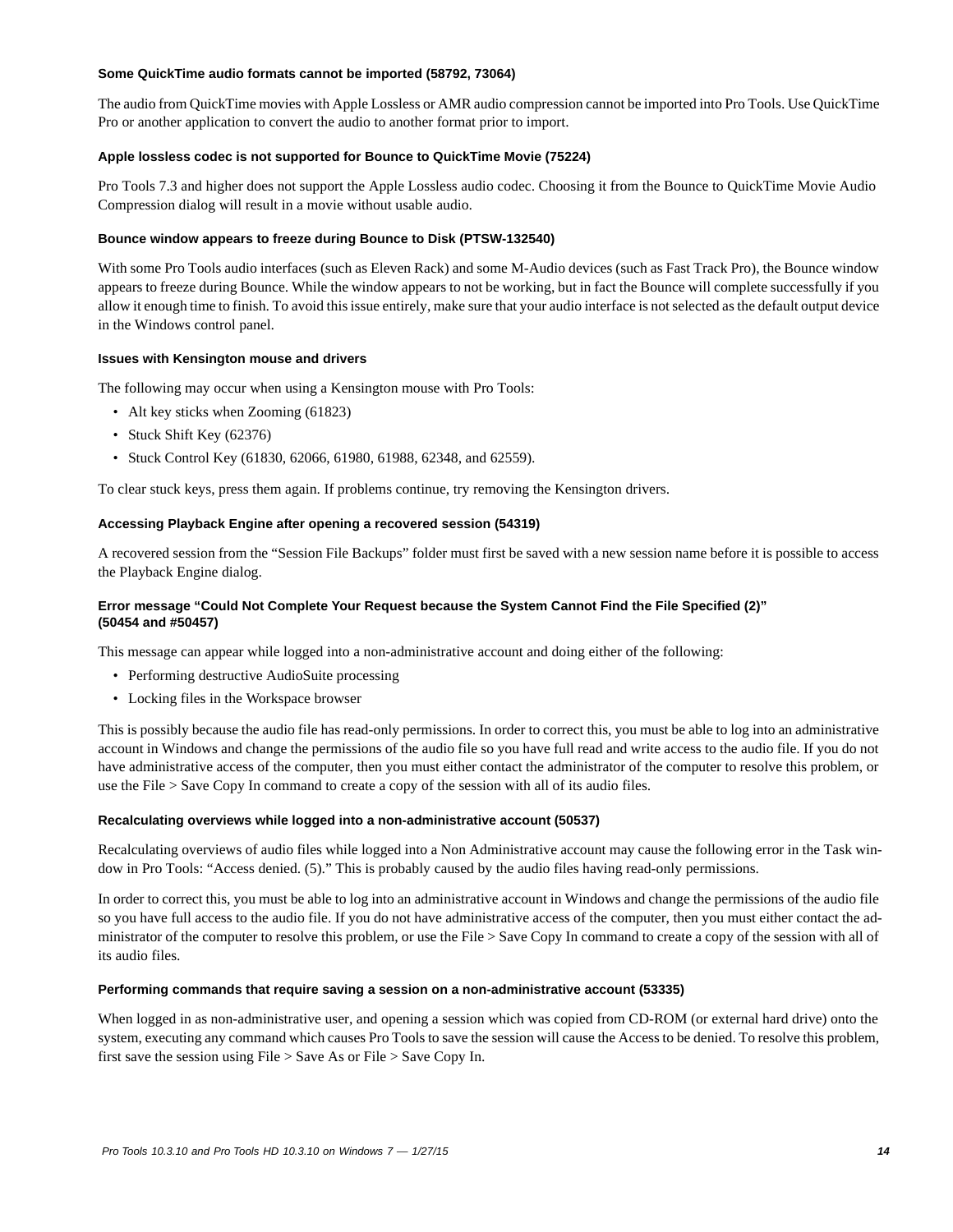#### **Groove Templates (43997)**

Pro Tools will be unable to retrieve custom Groove Templates that are saved in an incorrect directory. Groove Templates should be saved only within the "Grooves" folder.

#### **Clip Groups can be dragged to tracks in Playlist view even though Clip Groups are not supported in Playlist view (PTSW-152707)**

It is possible to drag a clip group to a track in Playlist view even though clip groups are not supported in Playlist view. Normally, when switching to Playlist view from another track view, any clip groups on that track are automatically ungrouped. While clip groups dragged to tracks in Playlist view may appear to work properly, it is recommended that you ungroup them while in Playlist view to ensure proper behavior.

#### **Importing tracks with Import Session Data clears the Undo queue (51775)**

It is documented in the Pro Tools Reference Guide that importing tracks through Import Session Data clears the Undo queue. More specifically, the Undo queue gets cleared when Main Playlist Option is set to "Import - Replace existing playlists." The Undo queue does not get cleared if the option is set to "Import - Overlay new on existing playlists" or "Do Not Import."

#### **Intermittent Shuttle Lock commands ignored (47155)**

Shuttle Lock commands are occasionally ignored. Click once on the Transport pop-up and the functionality will return.

#### **Automation window update when writing automation (PTSW-46747)**

When writing automation on Volume, Pan, and so on, the corresponding buttons in the Automation window provide no indication that automation on the related control is being written. You will need to observe the automation buttons on tracks in Mix or Edit windows to see an indication that automation is being written.

#### **With the Pro Tools Web browser, links to external sites do not work as expected (PTSW-145325)**

In the Pro Tools Web browser, navigating to external sites using links from Avid web pages (such as links to social networks like Facebook and LinkedIn) may not work as expected. For the sake of security, the Pro Tools Web browser is restricted to avid.com pages. If you want to browse sites other than avid.com, or share avid.com pages with friends, use the Launch Page in External Browser feature to view the page in your default Web browser and navigate from there.

#### **If you connect to Gobbler successfully, then quit Gobbler, Pro Tools continues to show connection to Gobbler (PTSW-175495)**

If you connect to Gobbler while Pro Tools is running, and then quit Gobbler while Pro Tools is still running, Pro Tools does not recognize that you have quit Gobbler. If you quit Gobbler while Pro Tools is running, you will have to launch the Gobbler application independently of Pro Tools.

#### **If you sign into Gobbler after launching Pro Tools, it may be necessary to retry the connection to Gobbler (PTSW-174742, PTSW-175516)**

If you launch and sign into Gobbler after you have already launched Pro Tools, when you try to connect to Gobbler (by choosing the Setup > Connect to Gobbler or File > Send To > Gobbler commands, or by using the Share With Gobbler option in the Bounce To Disk or Export Selected dialogs), you may need to click Connect more than once to make the connection to Gobbler. To avoid this issue, launch and sign into Gobbler before launching Pro Tools.

## Pro Tools|HDX Systems

#### **Pro Tools does not play back when an invalid sync source is selected on SYNC HD (Word Clock or AES/EBU) (PTSW-156651)**

When attempting to initiate playback, playback will fail if a SYNC HD is connected to an HDX card and an Avid audio interface with no connections to either the word clock or AES/EBU ports. Ensure that the clock is set to a working clock source to resolve this issue.

#### **In Avid DigiTest, the reported slot number may not correspond to the physical slot number in the computer (PTSW-155373)**

In Avid DigiTest, the slot number reported for Avid HDX cards starts from 0 on up. For example, "Slot 1" does not necessarily correlate to the first physical slot in the machine. If you have an Avid HDX card that is having problems, match the Serial Number ID on the back of the card with the Serial Number ID displayed on the Slot Info page in Avid DigiTest.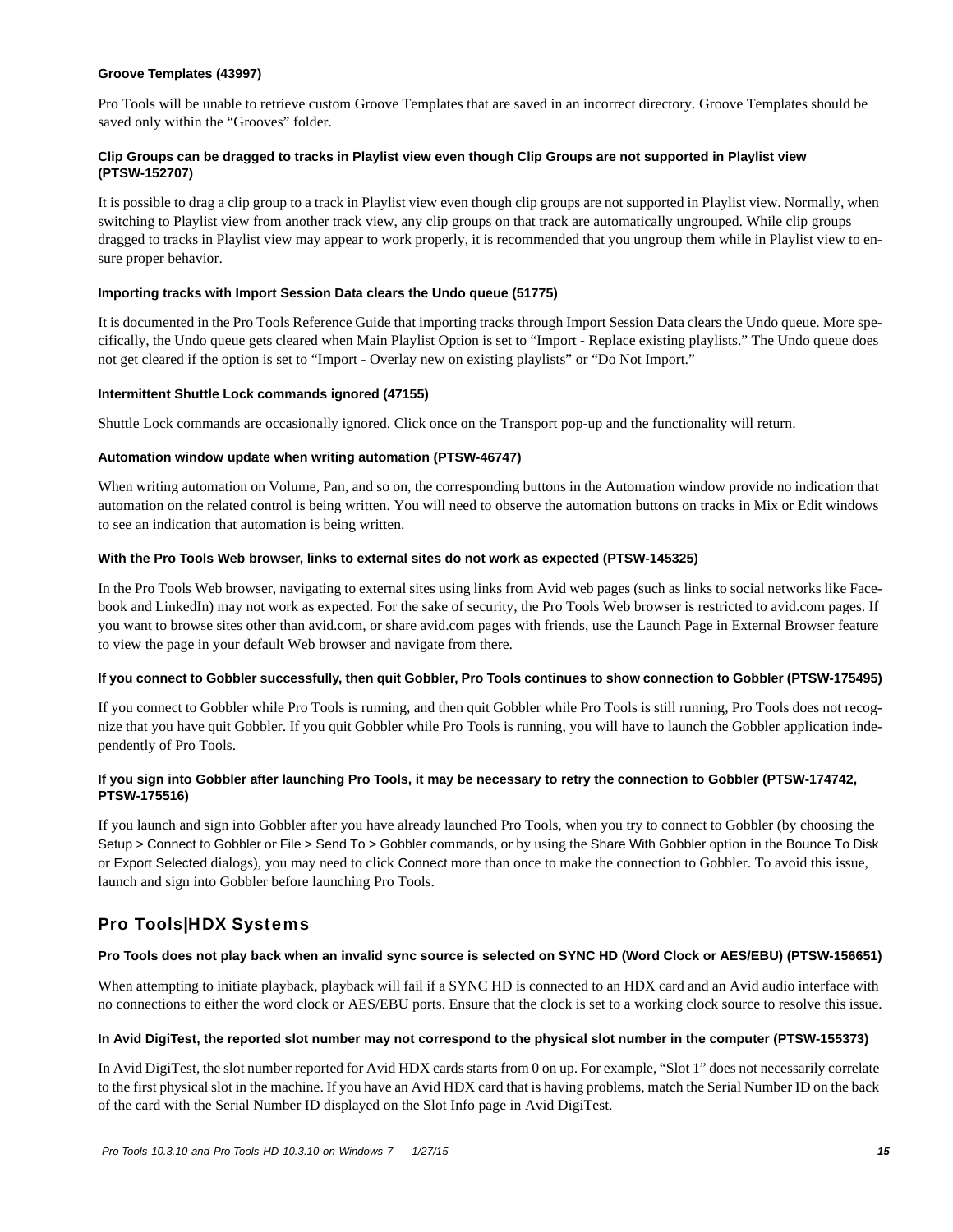#### **Audio stops in certain circumstances with multi-card Pro Tools|HDX systems (PTSW-158701 and PTSW-157600)**

Signal routing issues are known to occur with Pro Tools|HDX systems on HP Z800 Workstations. To resolve these issues, run HP Performance Advisor software after installing Pro Tools, and load the Avid optimized settings.

#### **Corrupted audio when bus recording (signal inverts every 8 samples) (PTSW-158063)**

HP Z800 workstations can drop samples while recording when an HDX card is present in PCIe Slot #3 (connected to the Southbridge). This recording problem is resolved by updating the HP Z800 to the latest BIOS (3.54). Use the HP Performance advisor to update your machine before or after installing your Avid HDX card(s).

## Pro Tools|HD Systems

#### **Unable to open sessions created with Pro Tools 7.4 or lower that use the maximum available DSP in Pro Tools 10.x (111490)**

Since the surround mixer plug-in is installed by default with Pro Tools 10.x, some stereo sessions that use mono output paths may use a different DSP allocation than in Pro Tools 7.4 and lower. Older sessions that use mono output paths and use all of the available DSP and may not open in Pro Tools 8.0 or higher. The workaround is to remove the surround mixer plug-in from the "Plug-Ins" folder and move it to the "Plug-ins (Unused)" folder so Pro Tools does not use the surround mixer to build your mixer. This should make the necessary DSP available to open the session.

## HD Native Systems

#### **Audible pops and clicks when changing buffer sizes (PTSW-125715)**

Pops and clicks may occur when changing the Hardware Buffer Size (H/W Buffer Size) in the Playback Engine dialog while monitoring live audio through HD Native hardware. Avid recommends not changing the Hardware Buffer Size while monitoring live audio to avoid this problem. If you must change the Hardware Buffer Size while monitoring live audio, be sure to lower the monitoring volume to avoid any possible damage to your speakers.

## I/O Setup

#### **I/O Setup files can be saved with illegal characters when Enforce Mac/PC Compatibility option is not enabled (60730)**

When importing I/O Setup files (.pio files) from Mac sessions that were not saved with the Enable Mac/PC Compatibility option enabled, files that have illegal characters are not converted successfully—illegal characters do not get replaced with an underscore.

#### **Master Faders assigned to mapped output busses function only on that specific bus, not for the output channel as a whole (PTSW-127517)**

Because a Master Fader works on a bus, not on an output path or output channel, there may be certain configurations in which the level sent to the physical I/O is not reflected on any meters in the Pro Tools application. If the configuration includes overlapping output paths or has multiple busses assigned to a single output path, the overall signal level from these combined sources (including any clipping indication) will only be displayed on the interface itself. You can avoid using multiple output paths or output busses simultaneously by routing your sources to a single mapped output bus and assign a Master Fader to that.

#### **Overlapping outputs are not supported for AFL/PFL (PTSW-128167)**

While Pro Tools I/O Setup lets you select overlapping outputs for AFL/PFL monitoring, overlapping outputs are not supported for AFL/PFL monitoring. For example, if paths A 3–4 overlap the main path A 1–2, even though you can select paths A 3–4 for AFL/PFL monitoring, you won't hear anything when monitoring AFL/PFL on paths A 3–4. You can avoid this problem by using non-overlapping paths for AFL/PFL monitoring.

## File and Disk Management

#### **Auto-saving with external hard drives that have little free space can result in data loss (PTSW-32369)**

When recording to hard drives that do not have much free space available and when the Auto-Save preference is turned on, it is possible to completely fill your record drives, and cause data loss. While this occurrence is rare, it can also result in external drives that will fall offline and not be able to used on the Windows system. It is recommend that you do not allow your record drives to become completely full, and that you manually back up your projects on a regular basis.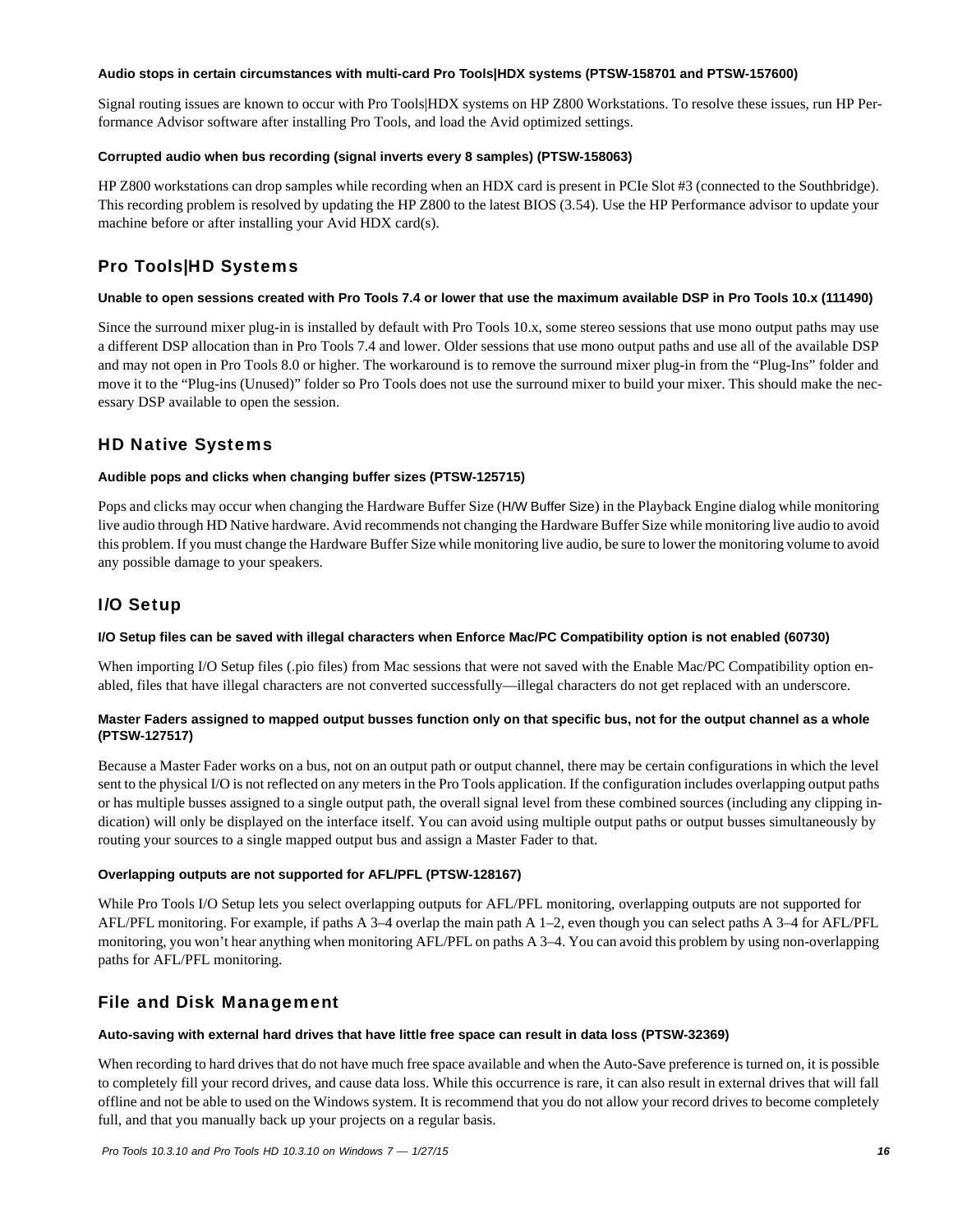#### **Pro Tools unable to relink to audio files and fade files that have illegal characters when Enforce Mac/PC Compatibility is not enabled (PTSW-57355)**

A Pro Tools session is unable to relink to audio files and fades that have illegal characters if the session was copied without the Enable Mac/PC Compatibility option enabled. The workaround is to open the DigiBase Project Browser and manually relink each file by Unique ID.

#### **Exporting interleaved BWF files from Pro Tools 10 and importing into Pro Tools 9.0.x and lower may cause Pro Tools to quit unexpectedly (PTSW-151579)**

When exporting any greater-than-stereo multichannel interleaved WAV (BWF) files other than 5.1 from Pro Tools 10 and then importing them into Pro Tools 9.x or lower, Pro Tools quits unexpectedly. To avoid this problem, export audio files for import into lower versions of Pro Tools in another file format (such as AIFF or multi-mono).

#### **Unable to open Mac sessions from Workspace if title's illegal characters were converted to underscore symbols (60243)**

You will not be able to open a Mac session from the Workspace if the session name contains illegal characters that were converted to underscores. The workaround is to open the session using the File > Open command.

#### **Missing files when opening a session that was saved using Save Copy In with Preserve Folder Hierarchy option (74454)**

The Preserve Folder Hierarchy feature is designed so that sessions with media split between multiple volumes can be easily moved between systems while retaining folder hierarchy. In order for media files to be automatically found, manually copy or create a folder at the root level of each volume with the session name that contains the Audio Files or Video Files folder. Or, manually relink to the missing files at their current location.

#### **Multiple files with the same name do not relink properly when Save Copy In command is used with Preserve Folder Hierarchy option (79868)**

When saving a session copy with Preserve Folder Hierarchy checked, files with the same name may not relink properly when using Manual Relink. When opening the session copy, use Automatically Relink to locate the correct files. If the session has already been opened using Manual Relink and some files are still offline, select Relink Offline in the Project Browser to manually relink the remaining files.

#### **System crash on startup with Mac-formatted FireWire drives (45288)**

After installing MacDrive, mount Mac formatted FireWire drives only after Windows has finished starting up. Starting up with FireWire drives powered on after installing MacDrive causes a system crash.

#### **Disk management when using Mac-formatted drives (45459)**

You must disable the MacDrive service in order to convert or re-format an HFS+ FireWire drive to NTFS format.

#### **Loss of sharing information when unmounting drive from Pro Tools Workspace (46273)**

Information relevant to the Shared Folders and Permissions for a given drive, or the folders within it, is lost when a drive is unmounted from within a Pro Tools workspace.

#### **Sluggish performance when a mapped network drive becomes unavailable (44420)**

When using Pro Tools, make sure all mapped networks are present and available. If your computer is mapped to a network drive that becomes unavailable, Pro Tools may become sluggish.

#### **Missing files when opening a session created by a lower version of Pro Tools (37572)**

When opening some sessions created by a lower version of Pro Tools, some files may be missing. You should be able to relink these files in the Relink window by Name and Duration. In some cases Match Format may not result in found links.

#### **"Access Violation" on playback of read-only sessions**

Pressing play in a session recently restored from CD-ROM may result in a dialog stating "Access Violation." This happens if the session (and its audio files) are marked with the Read-Only flag. If you do not know how to remove the Read-Only flag from your files, please consult Windows Help.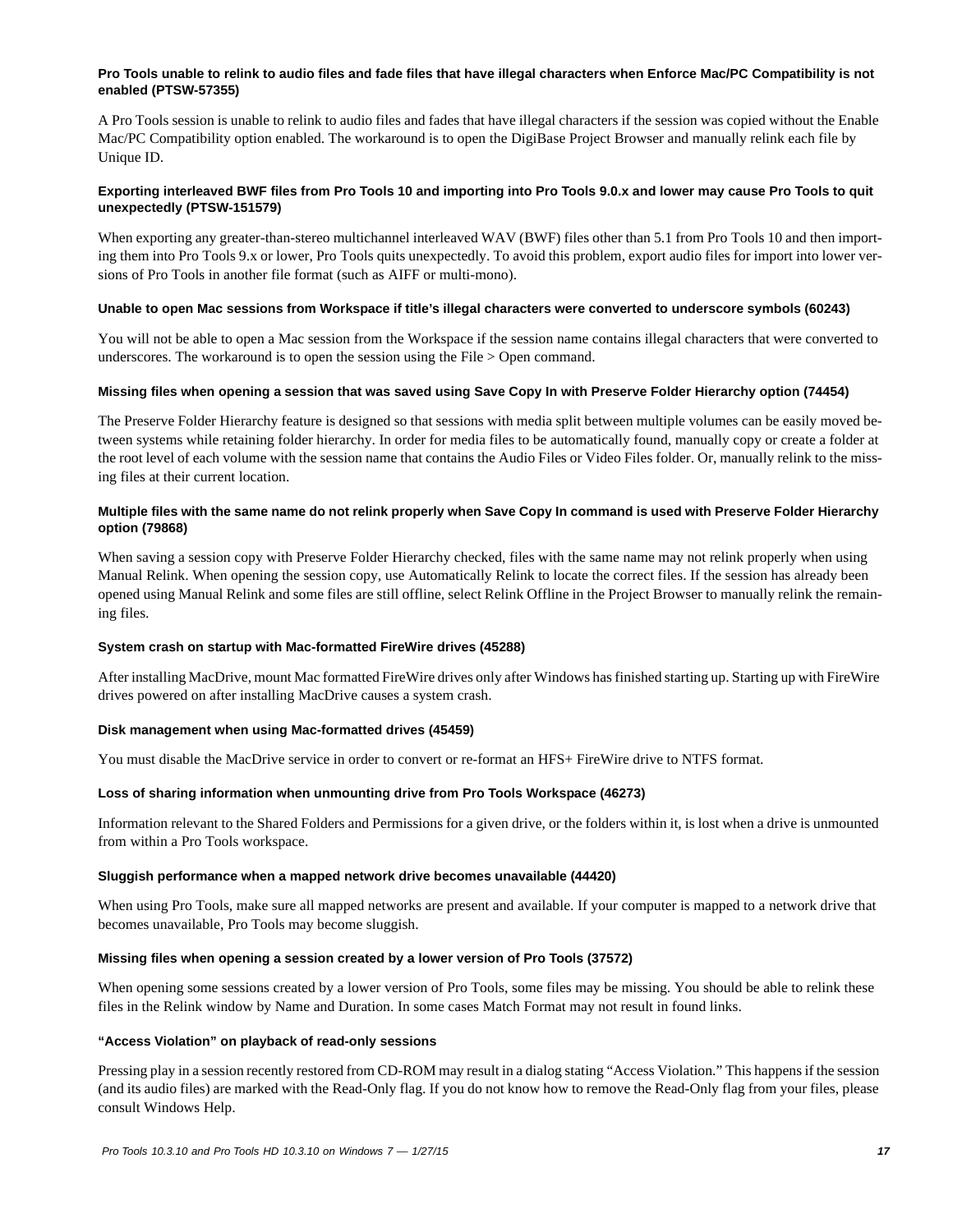#### **Unable to create a session when navigating through the Windows 7 Libraries directory (PTSW-133266)**

When creating a session in Pro Tools, if you navigate to the location where you want to save the session through the Windows 7 Libraries directory path, you will be unable to create the session. To avoid this problem, navigate to the location where you want to save the session through another directory path, such as Drive:\Users\User Name\My Documents\... .

## Elastic Audio

#### **When opening legacy sessions (Pro Tools 9 and lower) in Pro Tools 10, any rendered Elastic Audio clips are automatically rerendered (PTSW-139989)**

Rendered Elastic Audio clips created in legacy sessions need to be re-rendered for use in Pro Tools 10. Re-render of these files occurs automatically when the session is opened in Pro Tools 10.

#### **Fades on Elastic Audio-enabled tracks may not regenerate when opening sessions created with Pro Tools 10 in Pro Tools 9.0.x (PTSW-152949)**

When saving a copy of a Pro Tools 10 session to v7-v9 and opening the copy in Pro Tools 9.x, some fades might not be regenerated even if you select the option to re-generate fades without searching. If this happens, closing and re-opening the session causes the missing fades to regenerate.

#### **Changes to Elastic Audio algorithms in Pro Tools 8.0 (109141)**

Several changes have been made to Elastic Audio signal processing in Pro Tools 8.0. In some cases, you may notice improvements with timing accuracy of events when time warping audio using the Polyphonic algorithm. In other cases, you may notice sustained low frequency content sounds smoother when time stretching using the Rhythmic algorithm. The X-Form algorithm was upgraded as well, and exhibits better pitch coherency on certain polyphonic audio sources. While the aim was to improve sonic performance, it is important to note that sessions using Elastic Audio processing can sound different when played in Pro Tools 8.0 than the same sessions did in Pro Tools 7.4. To reproduce Elastic Audio processing identical to Pro Tools 7.4, you can replace Elastic Audio version 8.0 with version 7.4 and commit your audio tracks if necessary. Note that version 7.4 does not support Elastic Pitch.

#### **Change between Pro Tools 7.4 and 8.0 in how Transient and Warp markers affect sound quality (PTSW-20012)**

Both the Polyphonic and Rhythmic Elastic Audio algorithms rely on transient analysis to achieve optimal fidelity and timing accuracy. Reducing event sensitivity, and consequentially removing Analysis or Warp markers, may adversely affect the sound quality and timing of elastic clips. Conversely, an overabundance of Analysis markers or Warp markers, can also adversely affect sound quality. For best results, make sure that Analysis markers are reasonably correct vis a vis the musical events in an audio clip. Note that to achieve the highest sound quality, the Polyphonic algorithm in Pro Tools 8.0 and higher is more reliant upon Analysis markers than in Pro Tools 7.4.

#### **Unusual audio "warble" with Polyphonic Elastic Audio (103038 and #108845)**

In some cases, some audio that is being processed with the Polyphonic Elastic Audio algorithm may sound "warbly." If this occurs, try adjusting the Window Length control in the Polyphonic Elastic Audio Plug-in window until the warble goes away. If you are opening a session that previously used the default Window Length setting in Pro Tools 7.4.x, which was 30 ms, a recommended starting point would be 40 ms. 40 ms is also the new default parameter value for the Polyphonic Elastic Audio algorithm in Pro Tools 8.0.

#### **Real-Time Elastic Audio tracks do not show accurate waveforms (98343)**

When using Elastic Audio Real-Time Processing, Pro Tools displays the varispeed waveform in Waveform view no matter which algorithm you are using. This is done because all of the Elastic Audio processing is done in real-time and the waveform is a prediction of what it will sound like. Switching to Rendered mode will give you an actual representation of the audio as rendered by the algorithm you are using

#### **Maintaining phase coherency with Elastic Audio pitch processing (106002)**

When there is Elastic Audio Pitch processing enabled on a track, switching from Polyphonic, Rhythmic, or X-Form to Monophonic or Varispeed can disrupt phase coherency. To preserve phase coherency in this case, be sure to clear all Elastic Audio Pitch processing from the track before switching to the Monophonic or Varispeed algorithm.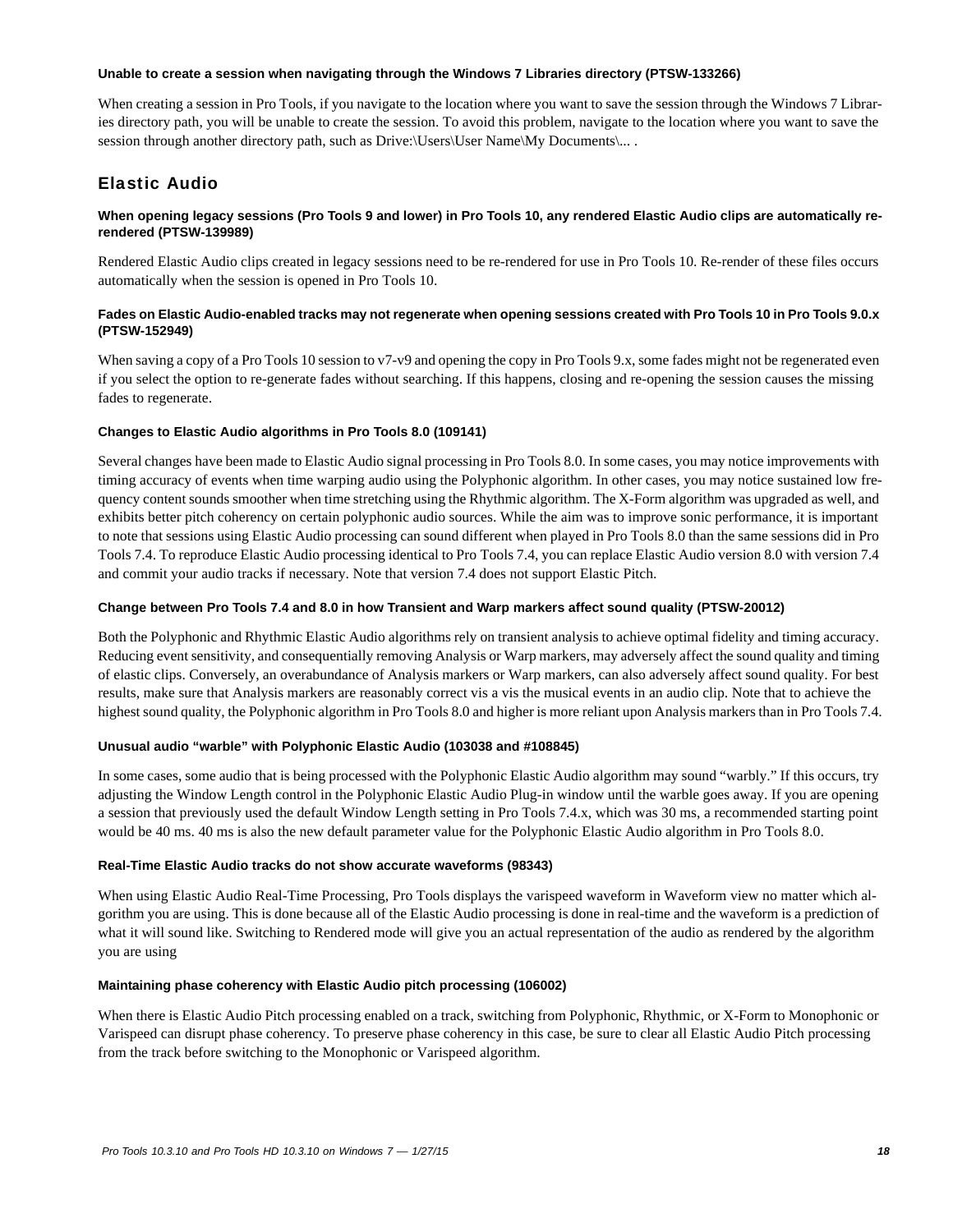#### **Certain audio files cannot be calculated or cleared of Elastic Analysis in Workspace browser (89026)**

There are some rare cases where a file will have a file suffix of a file format supported by Elastic Audio (either .WAV or .AIF), but the Pro Tools Workspace Browser will not allow calculation or clearing of elastic analysis. The browser menu items Calculate Elastic Analysis and Clear Elastic Analysis will be greyed out. In these cases, the file may actually be in a non-supported format. To check the file's format, look at the Format column in the Workspace browser. If a file format other than WAV or AIFF is shown (such as QuickTime), then the file cannot be calculated or cleared of elastic analysis. Note that these non-supported files can still be previewed in tempo, as well as elasticized once imported into a session.

#### **Drift in an audio file may occur when using Elastic Audio and the Monophonic or X-Form algorithms (96151)**

Drift in an audio clip may occur when using elastic audio depending on how much the clips is expanded or compressed when using the Monophonic or X-Form algorithms. If you are using elastic audio with material that contains transient information in it that you would like to keep from drifting, you should use the Polyphonic or Rhythmic algorithms.

#### **Tempo maps made from Bar|Beat marker generation in Beat Detective cause Clip Groups in Rendered mode to fall offline (97993)**

A tempo map made from Bar|Beat Marker Generation in Beat Detective will cause clip groups in Rendered mode to fall offline. The workaround is to make an edit to the offline clip and then toggle the Elastic Audio from rendered to real-time and then back to rendered.

#### **Default Input Gain preference is only for Elastic Audio imported at session tempo (96725)**

The Default Input Gain preference in the Elastic Audio section of the Processing Preferences page is for Elastic Audio Imported at Session Tempo only. This preference option will not function unless Preview in Context is enabled in Workspace, and/or "Drag and Drop from Desktop Conforms To Session Tempo" is enabled in the Processing Preferences page.

#### **Displayed timebase is incorrect after importing Elastic Audio tracks (111299)**

The incorrect timebase is displayed after importing Elastic Audio tracks to existing tracks with opposite timebase. You will need to manually select the correct timebase for the affected tracks.

#### **Elastic Audio clips on Playlist lanes are not rendered (111882)**

In Playlists View, any Elastic Audio clips on Playlist lanes are not rendered (waveform is "off-line") when changing the track's Elastic Audio processing from Real-Time to Rendered.

#### **Clip Groups containing Elastic Audio are not recognized as Elastic if the Clip Group itself has not had any Elastic functions applied (92770 and #97107)**

If a clip group contains Elastic Audio inside it, but no Elastic Audio operations have been performed on the outermost level of the clip group itself, then the clip group will not register as Elastic Audio. When used to create a new track, the track will not automatically be Elastic Audio–enabled, and the elastic audio inside the clip group will be rendered using the default Elastic Audio plug-in for the session. As a workaround, add a warp marker to the clip group to force it to register as an elastic clip. Or, create an Elastic Audio–enabled track first, then add the clip group to it.

#### **Cannot import Elastic Audio tracks with the Consolidate From Source Media option (96404)**

Use Copy from Source Media to import Elastic Audio tracks.

#### **Timing inaccuracy in audio files converted from CAF and MP3 with Preview In Context enabled (111064)**

Audio files converted from CAF and MP3 with Preview In Context enabled can cause timing inaccuracies (gaps in the audio and innerclip asynchronous transients issues). This is inherent with compressed file formats.

### MIDI

#### **Sibelius does not launch when using the Send to Sibelius command (PTSW-24193)**

When you first install any of the supported Sibelius packages (Sibelius, Sibelius First, or Sibelius Student), the Send to Sibelius command in Pro Tools will return a false error stating that Sibelius is not installed in the system. To avoid this problem, launch Sibelius manually and create a score document. This will only needs to be done once, after which the Send to Sibelius command should function properly.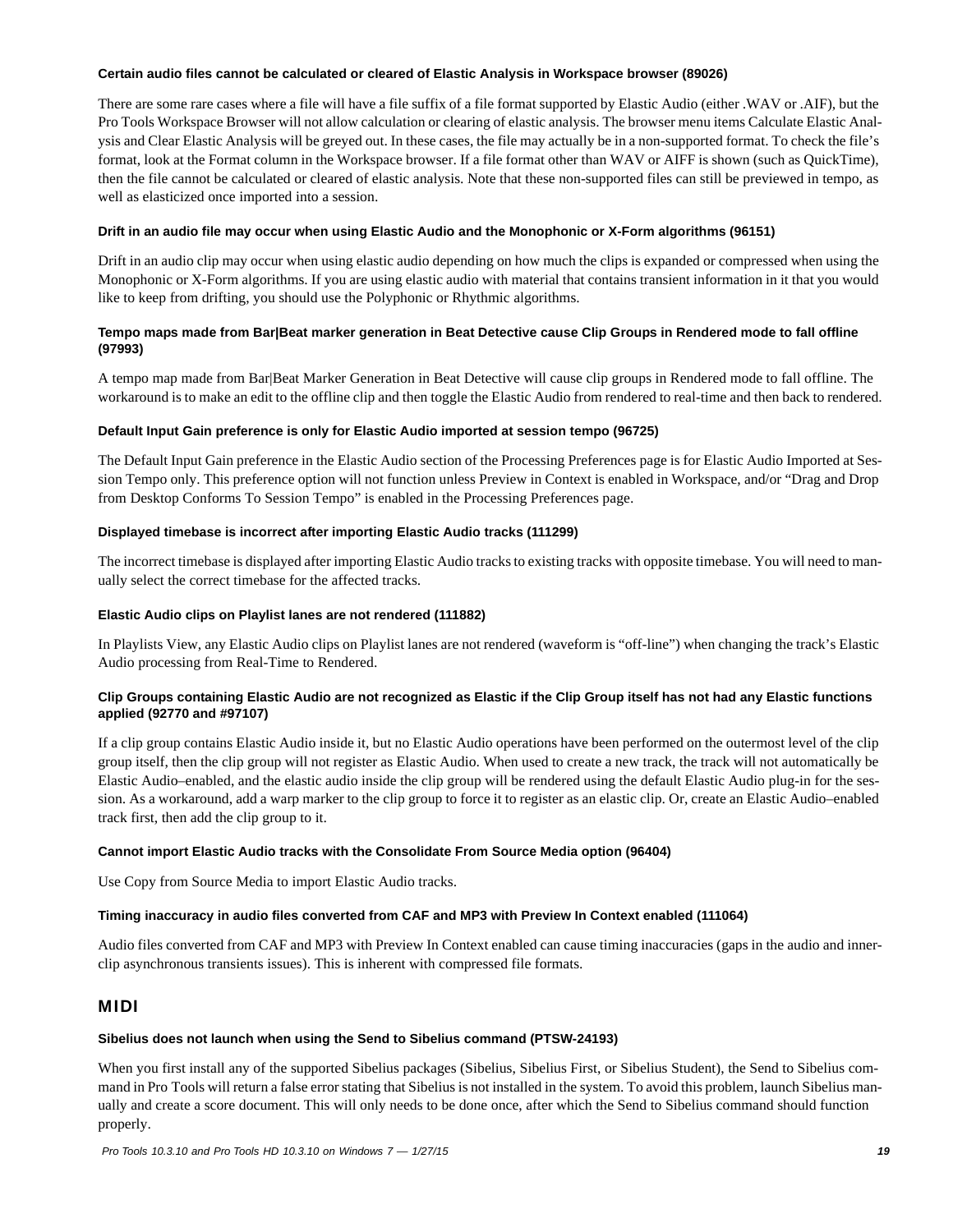#### **When using Import Session Data on a MIDI track with Real-Time Properties enabled and set to using diatonic transposition, transposition is based on the first key signature in the session only (PTSW-49297)**

When importing session data from a session that includes multiple key signatures and a MIDI or Instrument track with the "Transpose in Key" Real-Time property enabled, the transposition will be based only on the first key in the session. This can be corrected by toggling the Real-Time Properties off and on, at which point the diatonic transposition will be correct for each key.

#### **Record-enabled MIDI or Instrument tracks play out of time when punching in (98835)**

With Delay Compensation enabled, the underlying data on MIDI or Instrument tracks plays out of time when attempting to punch-in to a record-armed MIDI or Instrument) track.

#### **Unavailable MIDI input paths for MIDI and Instrument tracks are not indicated (PTSW-46839)**

The device or path name for MIDI Input on MIDI and Instrument tracks is not italicized and grayed out when opening a session on a system where the device or path are not actually present.

#### **MIDI Type 1 files exported from Pro Tools 7.x and higher do not import correctly into Pro Tools 6.x (PTSW-59835)**

MIDI Type 1 files (SMF 1) exported from Pro Tools 7.x and higher are not imported properly into Pro Tools T 6.x. MIDI tracks are created correctly, but the MIDI clips are not placed in playlists. Instead, they are inserted in the Clip List only. The workaround is to drag the MIDI clips into the playlists.

## Plug-Ins

H *For known issues about specific plug-ins, see the Audio Plug-ins Read Me.*

#### **HD Pack, Massive Pack, Mbox Factory, and 003 Factory Plug-in bundle installers do not work on Pro Tools 10.x systems (PTSW-134351)**

If you install Pro Tools 10.x on a clean Pro Tools system, and then run HD Pack, Mbox Factory, or 003 Factory plug-in installers included with lower versions of Pro Tools (such as Pro Tools 8.0.4), they will not be able to install the bundled plug-ins as you might expect. Visit the Avid website (www.avid.com) to download the latest versions of corresponding installers included with the version of HD Pack, Massive Pack, Mbox Factory, or 003 Factory that you own. These installers have been updated to run on a Pro Tools 10.x system (as long as you have valid licences for each plug-in on your iLok).

#### **Sessions saved in Pro Tools 10.0 or 10.1 with unlinked multi-mono plug-ins may open with the wrong plug-ins inserted (PTSW-163664)**

In some situations, sessions saved in Pro Tools 10.0 through 10.1 will open incorrectly. Sessions saved with unlinked, multi-mono plugins may open with the wrong plug-in on the track Insert. To resolve this issue, open the session in Pro Tools 10.2 or higher, re-insert the correct plug-in configuration if necessary, and then save the session.

#### **Pro Tools quits on launch when loading plug-ins with Internet Explorer 8 and certain plug-ins installed (PTSW-3122)**

Certain plug-ins (such as AmpFarm, EchoFarm, and MDW EQ) use copy protection that conflicts with Internet Explorer 8. This can cause Pro Tools to quit unexpectedly when loading plug-ins on launch. Either uninstall Internet Explorer 8 or the specific conflicting plug-ins. You can also check for updated versions of plug-ins online.

#### **Pro Tools stops working when opening sessions using Waves v7 plug-ins (PTSW-134007)**

If Pro Tools stops working when opening sessions containing Waves v7 plug-ins, you may need to change the OS options for decimal and digit division.

#### **To change the OS options for decimal and digit division, do the following:**

- **1** Go to Start Menu > Control Panel.
- **2** Select Region and Language.
- **3** Select "Format" (or the first tab)
- **4** Click Additional Settings.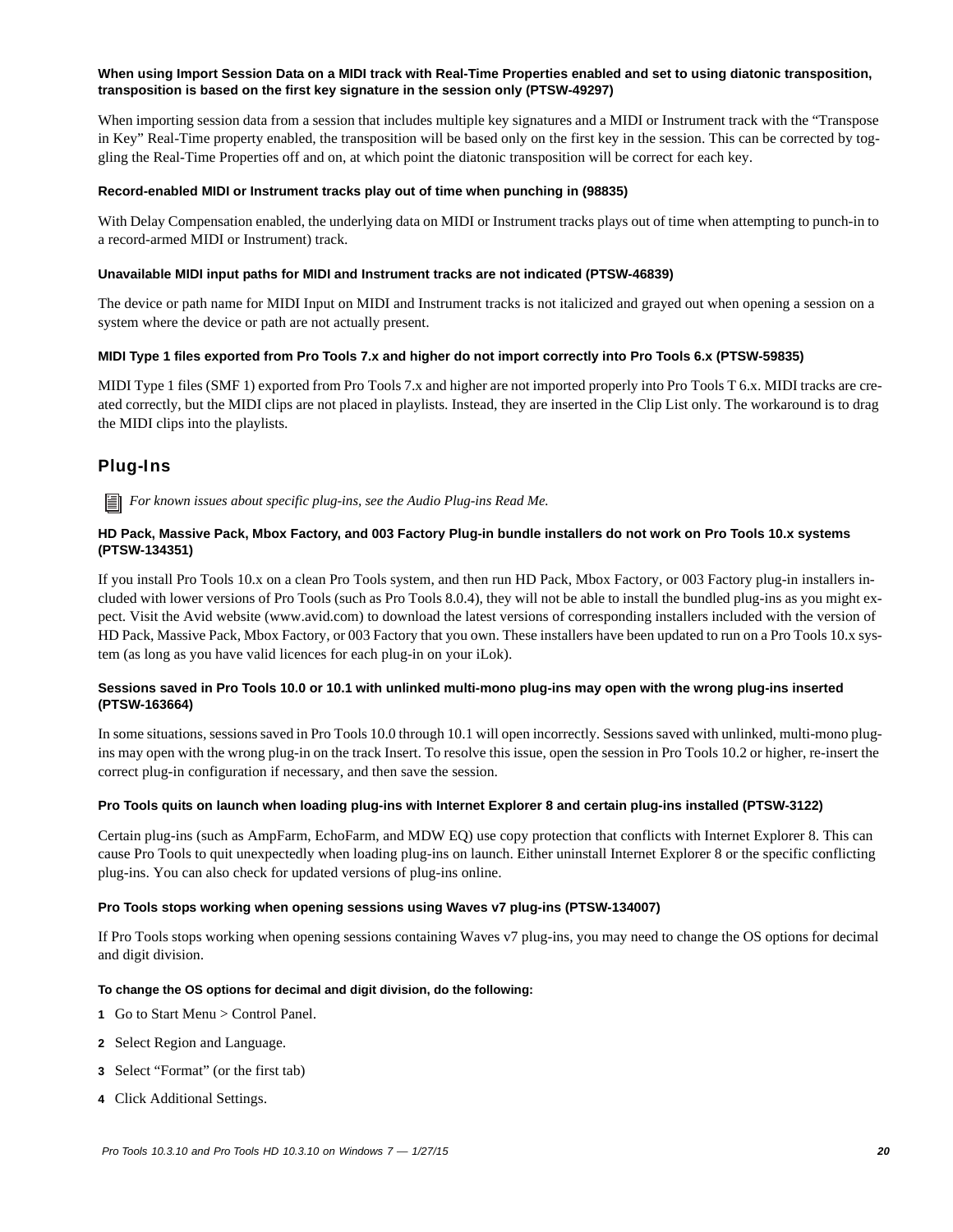#### **5** Make the following changes:

- Decimal symbol: . (dot)
- Digit grouping symbol: , (comma)
- List separator: , (comma)

#### **AudioSuite and Clip Groups (PTSW-57457)**

AudioSuite plug-ins handle clip groups in the Clip List slightly differently than audio files. With audio files, an AudioSuite process can be applied to all copies of a unique audio file which appear in your session by selecting your target as Clip List in the AudioSuite plugin window and selecting Use in Playlist. However, if your target is set to Clip List in the AudioSuite plug-in window while you have a clip group selected, Pro Tools does not recognize the clip group as processable audio and will present a No Audio was Selected error. This is because a clip group is not treated as audio until it is actually used in a track.

#### **To apply an AudioSuite process to all copies of a Clip Group in a session at once, do the following:**

- **1** Select the Clip Group to be processed.
- **2** From the Clip List menu, select Ungroup All. All elements of the group will remain selected.
- **3** Perform AudioSuite processing.
- **4** From the Clip List menu, select Regroup.
- **5** When prompted, select Modify to apply the AudioSuite Process to all copies of the Clip Group in the session, or Copy to apply it only to the selected Clip Group.

#### **Plug-in Find and Relink with file types not supported by Pro Tools (111704)**

Find and Relink will not be triggered by plug-ins in situations where plug-ins supporting Find and Relink are missing links to file types that are not natively supported by Pro Tools (such as REX files). To have full Plug-in Find and Relink support, the file types used in plug-ins must also be supported by Pro Tools.

#### **Software instrument does not emit sound when inserted on an Instrument track or Auxiliary Input (THP-157)**

Some software instruments will not emit sounds and will not play. If this occurs, manually assign a hardware input to the Instrument track or Auxiliary Input, and/or manually assign a MIDI output to the Instrument.

#### **MIDI outputs to some software synthesizer plug-ins are italicized in cross-platform sessions (54173)**

With some software synthesizers, MIDI output ports show up italicized when opening a session on a different computer platform than the session was created on until you re-assign the outputs.

#### **Pro Tools 9.0.2 or higher will not launch while loading Amp Farm plug-in (PTSW-135358)**

Pro Tools 9.0.2 or higher will not launch with Amp Farm 3.0 or lower installed. To avoid this situation, uninstall or manually remove the Amp Farm.dpm file from the Plug-Ins folder.

#### **Using the Pro Tools 9.0.5 uninstaller also uninstalls Structure (PTSW-151154)**

When using the Pro Tools 9.0.5 Uninstaller to uninstall Pro Tools 9.x, the Structure plug-in is also uninstalled from your computer. To avoid this issue, do not use the Pro Tools 9.0.5 uninstaller. Select "Program and Features" in the Windows 7 Control Panel and select Avid Pro Tools for uninstall. Choose "Pro Tools Only" or "Pro Tools and Avid HD driver" for the type of uninstall. Do not select the third uninstall option as that will also remove Structure. If you encounter this issue, you will need to reinstall Structure after you install Pro Tools 10.

#### **Expired demo plug-ins**

Using a demo plug-in whose trial period has ended may result in an "Illegal Instruction Attempted" error within Pro Tools. Removing the expired demo plug-ins from your Plug-ins folder will rectify the situation.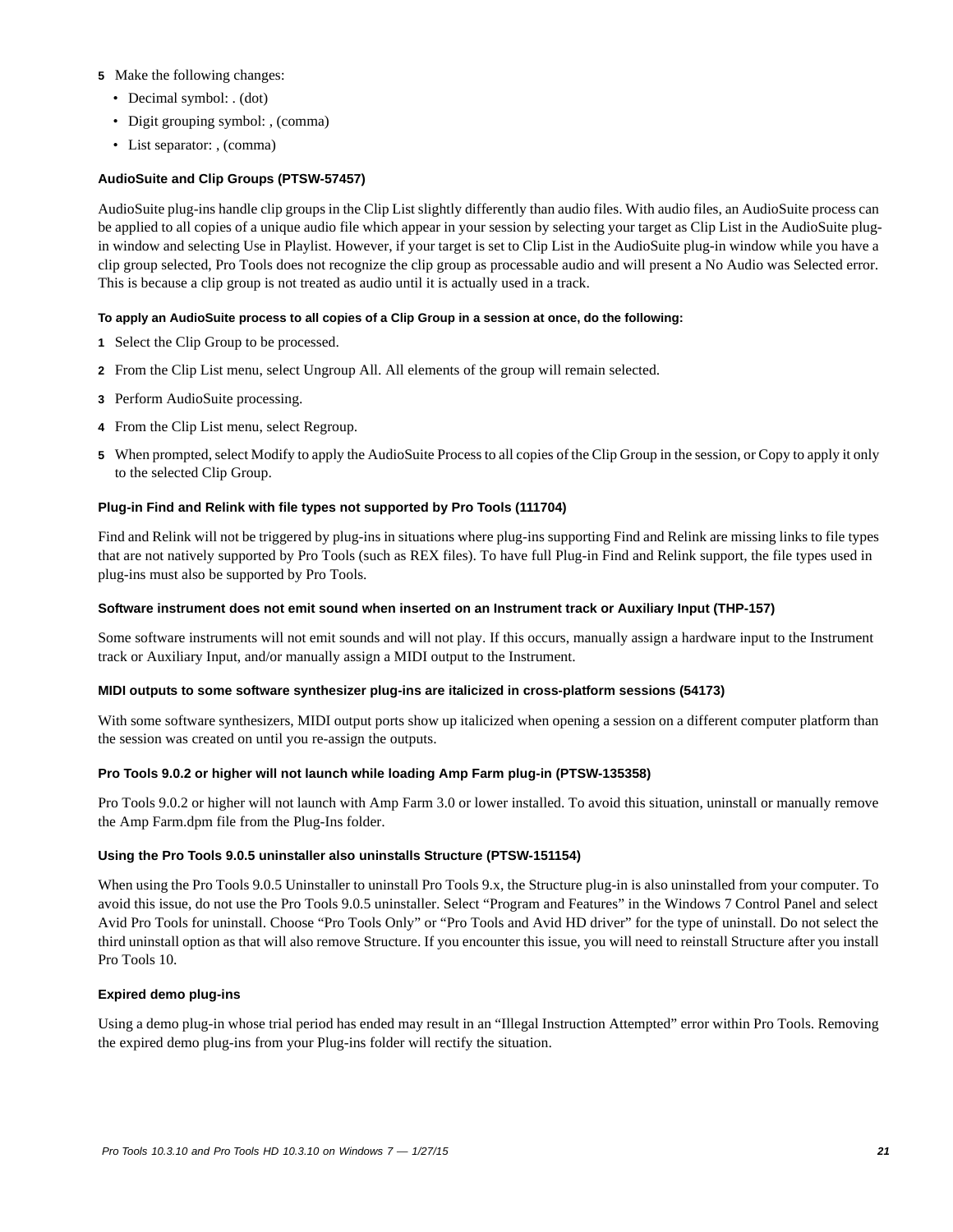#### **PACE InterLok plug-in authorization lost in NTFS boot drives with long names**

If your system contains one or more drive(s) formatted with NTFS, and which have drive names longer than 11 characters, corruption of InterLok plug-in authorizations may occur. In order to remedy this issue before corruption can occur, rename NTFS volumes to drive names that are 11 characters or less before installing or launching Pro Tools. Should you attempt to launch Pro Tools with NTFS drives longer than 11 characters, a dialog should appear alerting you to this fact.

#### **Some plug-ins (such as D-Fi, Maxim, or BF-76) report a PACE error when launching Pro Tools (PTSW-162945)**

When installing certain device drivers (such as 003 or Digi 002), an older version of PACE may be installed that is not compatible with current Pro Tools 10 plug-ins. This can happen regardless of the order of Pro Tools and device driver installation. If any standard Avid audio plug-ins report a PACE error when launching Pro Tools, or when inserted in a Pro Tools session, quit Pro Tools and install the latest PACE drivers from http://www.ilok.com.

## Control Surfaces

#### **Trim Scrub and Trim Shuttle don't work on clips with fades (PTSW-46911)**

If a clip has fades, Trim Scrub and Trim Shuttle don't work when trying to trim using a control surface. To work around this problem, remove any fades on the clip, then execute the Trim Scrub or Trim Shuttle, and then restore the fades.

#### **Used HW output path indication (101095)**

In Assign Matrix, Insert mode the used HW output path will not have amber background indicating that it's already assigned after switching to a different insert on the same track.

#### **Color indication on plug-in controls in Learn mode (102710)**

When a plug-in is in Learn mode and the track with this plug-in is not focused on the main ICON unit, all automation LEDs in the Plugin window will be red if the track is in one of auto write modes. This conflicts with red color indication on the Plug-in control, which is armed for mapping. The workaround is to set the track with plug-ins to Read automation mode.

#### **Send/Pan mode on D-Command for Sends F–J (82871)**

In Pro Tools 7.3 and higher, if you save a session on D-Command which is in Send/Pan mode for Sends F-J, the session will open in previous versions of Pro Tools with the channel fader controlling that Send level, as if in Flip mode. To avoid this, open the same session in Pro Tools 7.4, take the session out of Send/Pan mode, and re-save the session.

#### **SignalTools meter ballistics on control surfaces (74340)**

SignalTools RMS, VU, BBC, Nordic and DIN meters will display inaccurate decay times when viewed on a control surface. Unaffected types are Peak, VENUE, and Peak + RMS, which only reports the Peak meter to the control surface. The attack times of the affected meters are not affected, only the decay times. All meter types display accurately in the plug-in window.

#### **Channel Strip plug-in Expander/Gate meters appear in the Compressor/Limiter meter instead of in the Expander/Gate meter in D-Control Dynamics section (Main Unit) (PTSW-150897)**

The Avid Channel Strip plug-in uses shared meters for Expander/Gate and Compressor/Limiter processing. Because of this, both Expander/Gate and Compressor/Limiter metering appear only in the Compressor/Limiter meter in D-Control Dynamics Section (Main Unit).

#### **Pro Tools transport must be stopped when recalibrating ICON faders (78074)**

The transport in Pro Tools must be stopped when recalibrating faders on D-Command and D-Control. If one or more faders need calibration do the following: Stop playback, enter Utility mode, press TEST, press FADER, and press RECAL. After recalibrating faders. exit Utility mode.

#### **The Edit and Mix windows do not follow banking on EUCON control surfaces (PTSW-133466)**

When the Edit Window Follows Bank Selection and/or the Mix Window Follows Bank Selection preferences are enabled in Pro Tools (Setup > Preferences > Mixing), after banking your EUCON controller, neither the Edit nor Mix window scroll to follow. You will have to manually change the view of the Edit or Mix windows to see the tracks that correspond to the EUCON controller if they are off screen.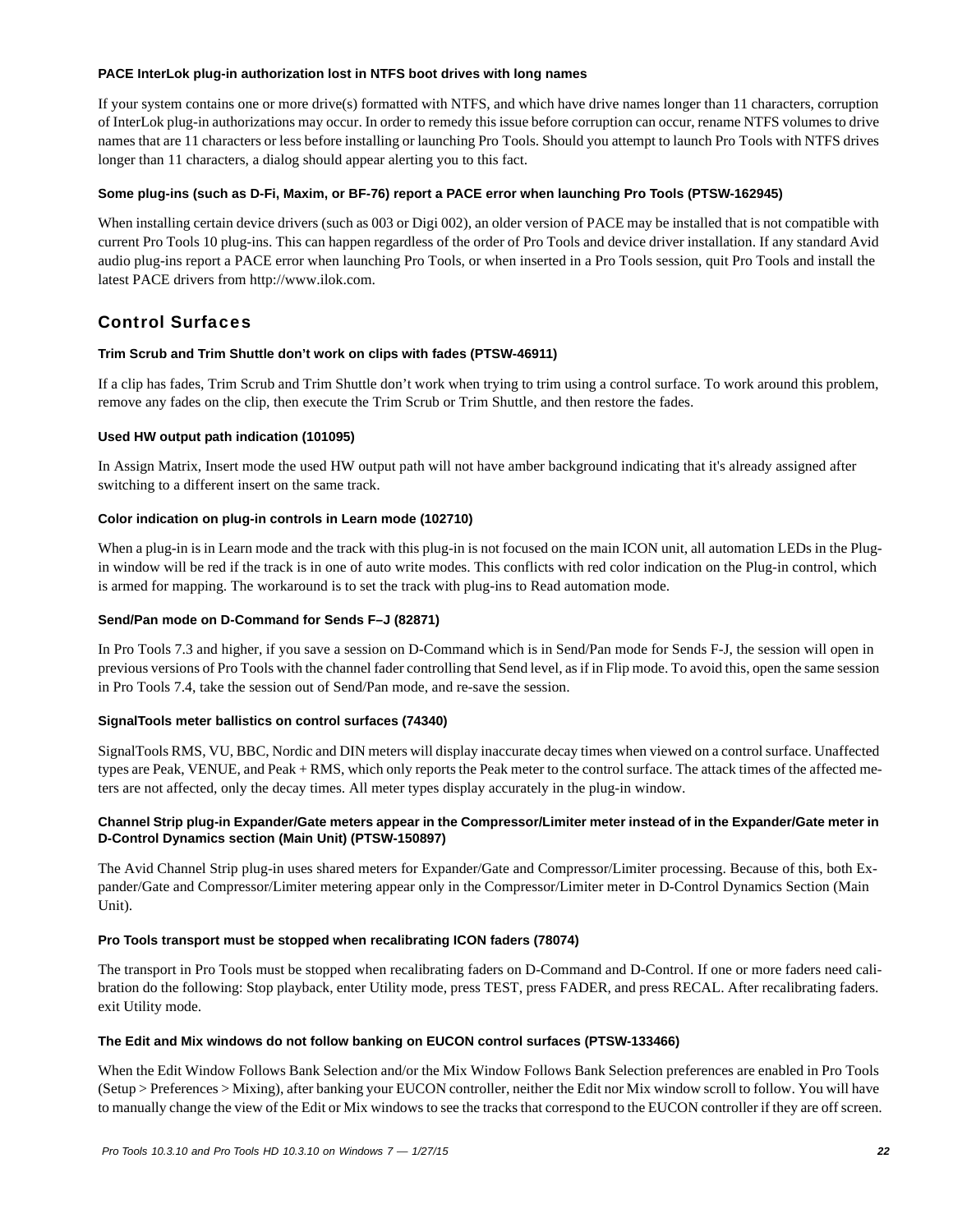## Video

#### **Playback of QuickTime video in Pro Tools may stutter or drop frames**

When monitoring QuickTime playback in the Pro Tools Video Window on the computer screen, the video image may stutter or drop frames. To improve results with QuickTime playback, try any of the following:

- Disable Continuous Scrolling.
- Close unnecessary UI windows.
- Try using the DNxHD codec.
- If you have an available PCIe slot in your computer, try using the following:
- A supported Canopus video peripheral for QuickTime DV playback
- Consider using an Avid option that includes a video solution:
	- The Video Satellite option offers guaranteed performance for Avid video playback (QuickTime can also be used via AMA).
	- The Avid Mojo SDI peripheral offers guaranteed performance for standard-definition Avid video

#### **When using the Avid Video Engine, Pro Tools 10.x cannot be co-Installed with Media Composer 5.0 and previous (PTSW-132945)**

When using the Avid video engine with Pro Tools 10.x, you cannot co-install Avid Media Composer 5.0 and lower on the same computer. If the Avid video engine is not installed, older versions of Media Composer (such as v5.0) can be used. Pro Tools 10.x can be coinstalled with Media Composer 5.5 and higher.

#### **Avid Video peripherals are not officially supported with Pro Tools software (PTSW-132918)**

When using an Avid video peripheral such as Mojo SDI with Pro Tools, you must have Pro Tools|HD or HD Native hardware with a SYNC HD or SYNC IO in order to maintain near sample accurate audio/video sync. Alternately, Pro Tools LE hardware containing an S/PDIF input can be used to resolve the audio clock to the video peripheral. While it is possible to use an Avid video peripheral without the presence of any hardware (Pro Tools Software only), audio/video sync is not guaranteed.

#### **Installing the Avid Video Engine after installing Pro Tools while Mojo-SDI is connected may result in launch error on Mojo-SDI (PTSW-163168)**

While Mojo-SDI is connected to your computer, if you install the Avid Video Engine after installing Pro Tools, this may result in a launch error on Mojo-SDI. To avoid this issue, disconnect and re-connect the Mojo-SDI to the FireWire port before launching Pro Tools.

#### **Pro Tools quits unexpectedly during installation with a Mojo SDI (Windows 7 Only) (123792)**

If upgrading from version 8.0 to 8.0.3, and then to 10.x on Windows 7 32/64, Mojo SDI must be disconnected during the installation process. During installation, select the "Avid Video Engine" option in the Custom Install dialog, and then continue the installation process. After updating to 10.x, connect Mojo SDI and launch Pro Tools. Note that this is not an issue when upgrading from complete 8.0.3 or 8.0.4 installations (where 8.0.3 or 8.0.4 was installed rather than updated from 8.0).

#### **Video capture aborted due to dropped frames (82895)**

Sessions with medium to large CPU loads may be unable to capture video reliably. Deactivate CPU heavy tasks, such as Virtual synths and heavy timeline automation for as long as you need to record video. Video playback will not be affected and previous CPU tasks can be restored.

#### **Video Offset affects Bounce To QuickTime files (PTSW-123033)**

If Pro Tools has a defined Video Offset and you Bounce to QuickTime, the resultant QuickTime file will be offset by the specified amount in Pro Tools (Setup > Video Sync Offset). To avoid this problem, set the Video Sync Offset to 0 before bouncing to the Quick-Time file format.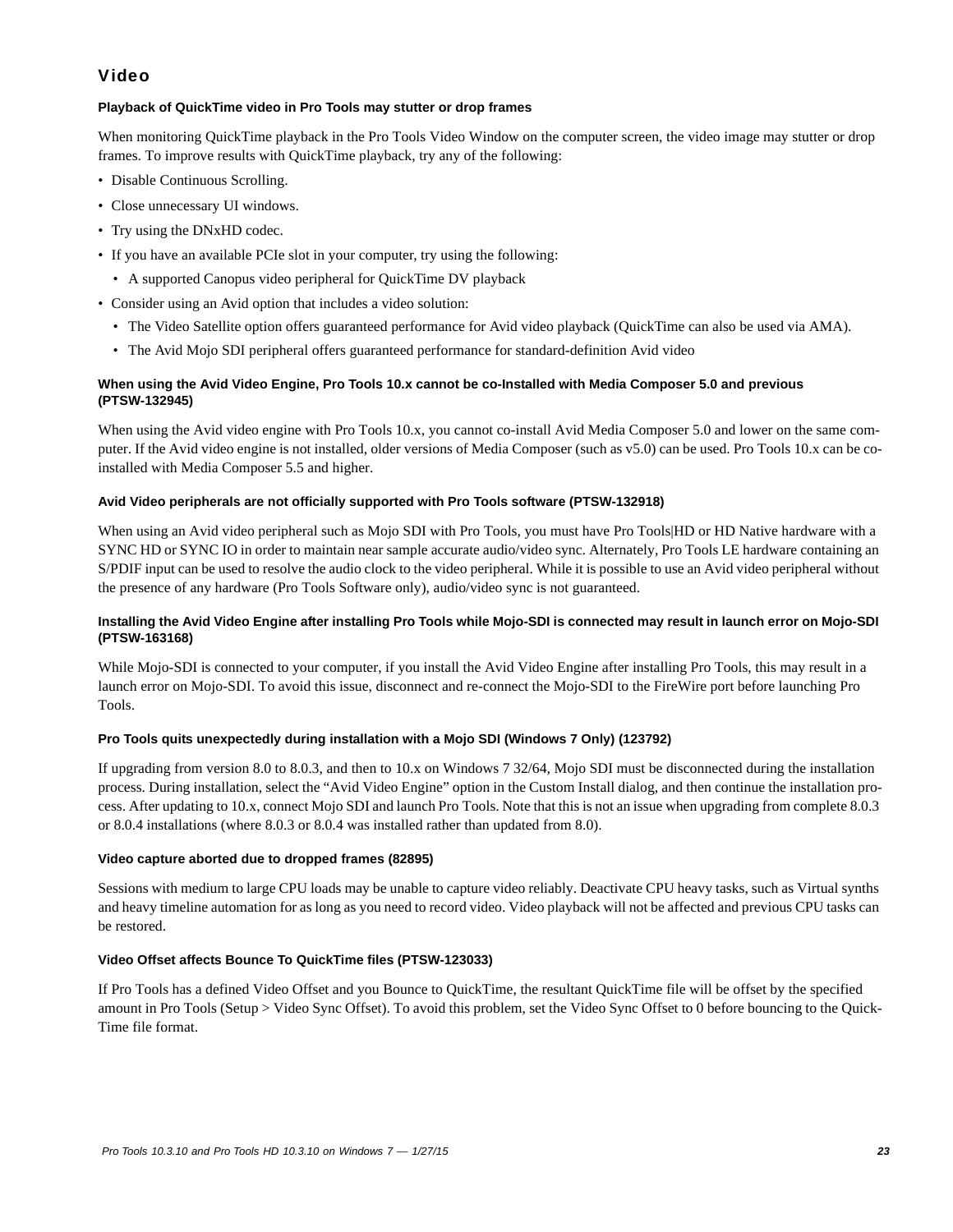#### **Unsupported QuickTime video formats (72933, 72956, 72958, 72961)**

Several video formats supported in QuickTime are not supported in Pro Tools. These include .DivX, .flc, .m4v and .3gp format movies. Attempting to import these will generate errors or will fail to import.

#### **QuickTime Movies with a frame rate of 29.97 and greater that use the Avid DNxHD codec do not play when placed at past 20 Hours down the Pro Tools timeline (PTSW-149397)**

With Pro Tools 10, the timeline has increased from 12 hours to 24 hours, allowing any timecode stamped media to be placed at its Original TimeStamp location, regardless of the session start time. However, Avid DNxHD encoded QuickTime clips will not play back when placed anywhere on the Timeline past 20 hours. Please limit use of Avid DNxHD encoded QuickTime clips to the first 20 hours of the Pro Tools Timeline to avoid this issue.

#### **Closing the QuickTime window during session playback may result in –9092 errors that stop playback (PTSW-162592)**

To avoid this issue, try increasing the number of CPU Cores available for Pro Tools processing and/or raise the H/W Buffer Size in the Pro Tools Playback Engine dialog.

#### **Pro Tools UI may slow down with densely-edited QuickTime movie track (77720)**

Pro Tools may begin to respond more slowly and update less often as a session with one or more QuickTime video tracks becomes more and more densely edited. If, while working with heavily edited QuickTime clips, Pro Tools responsiveness begins to decline, use the Bounce to QuickTime Video command, then import the bounced movie.

#### **Several QuickTime codecs are distorted when played out through an Avid Mojo (73328, 73332, 73334, 73341, 73342, 73343, 73344)**

Pro Tools 7.3 and higher will play most standard QuickTime files via Avid peripherals; however, only DV25 and h.264 format streams have been thoroughly tested, Several legacy QuickTime codecs are distorted when played back through the Avid Mojo. These include:

- Uncompressed .avi files
- Uncompressed .mov files (i.e. Apple "none" compression), except 32-bit movies.
- QuickTime movie (.mov) files using the Graphics, Animation, Cinepak, or Video codecs.

These formats will display properly when played back on the desktop.

#### **Standard-Definition QuickTime movies that are rendered as 16:9 anamorphic play back in Pro Tools at 4:3 (PTSW-23020)**

Standard Definition QuickTime movies rendered with 16:9 an anamorphic Scaled Size of 853x480 play back in Pro Tools at 4:3 or 720x486 resolution. The Scaled Size attribute of QuickTime movies is ignored by Pro Tools. To work around this problem, render the movie letterbox natively within the 720x486 pixel dimension.

#### **MPEG-1 and MPEG-2 video freezes at edit points (79182)**

Editing MPEG-1 & MPEG-2 video is not officially supported. If you experience this problem, try switching playback to the Video window, or convert the movie to a supported format using a 3rd party application. Removing the audio from an MPEG-1 or MPEG-2 movie with a 3rd party application may also fix the problem.

#### **Video track's video format doesn't match session's video format when switching between NTSC and PAL (77328)**

In some cases when switching from NTSC to PAL or from PAL to NTSC, a newly created Avid video track will display the wrong video format. Trying to record to this track will give the error, "Session frame rate must be compatible with either PAL or NTSC." Toggling the Video Format selector from NTSC to PAL or from PAL to NTSC in the Session Setup window will clear this problem.

#### **Clip names appear incorrect after selecting Field Recorder channel matches, or expanding to new tracks. (PTSW-136012)**

This can occur if the file name of a Field Recorder channel match contains a hyphen followed by a number greater than zero. Pro Tools names new clips by incrementing the number after the hyphen. If a field recorder file is already named in this way (such as "Filename-01"), then new clips created by selecting a Field Recorder channel match or by expanding a track may have names different from the parent file. To avoid this situation, avoid using hyphens in Field Recorder file names.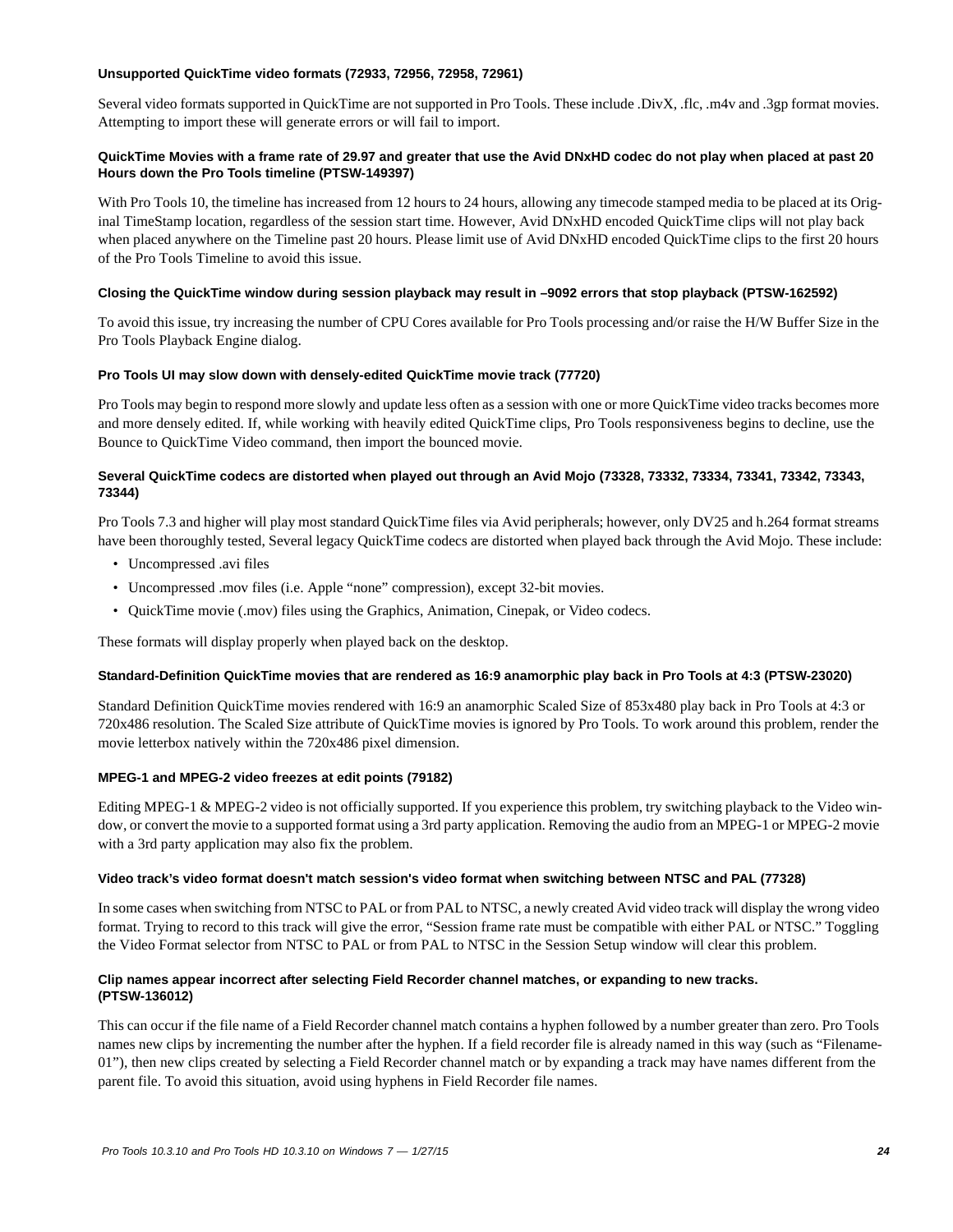#### **Field Recorder matches appear offset after AudioSuite rendering if the session timecode rate does not match the file timecode rate (PTSW-152147)**

If a portion of a file has been rendered with an AudioSuite plug-in, an offset can occur when expanding field recorder matches in cases where the session timecode rate does not match the timecode rate of the audio file. To avoid this issue, you can either render the whole file with AudioSuite (rather than only a portion of the file), or use Whole File mode when rendering AudioSuite processing.

## Synchronization and Machine Control

#### **Recording with serial timecode (64636)**

Occasionally, it is possible for the Tascam DA-98 servo lock bit behavior to cause Pro Tools to think the DA-98 is servo locked before it actually is. This could cause a synchronization offset when Pro Tools locked to serial timecode generated from a DA-98. Pro Tools will now handle these cases, but if you experience this problem, try increasing the amount of frames to 10 in the "Delay before locking to Timecode" preference.

#### **The "Machine Cues Intelligently" preference should not be used with non-linear decks (46200)**

Pro Tools overshoots and posts an "Error Cueing Machine" dialog if the Machine Cues Intelligently preference is checked when using non-linear playback devices.

## General Localization

#### **Relinking using MacDrive Version 6 to open sessions from other platform (65528)**

MacDrive version 6 strips the extensions off of files in "Normal Use" mode - you need to use "Backup/File Transfer" mode to avoid having the extensions stripped off. However, "Backup/File Transfer" doesn't work well with multibyte characters, as "International Use" does. "International Use" also strips the extensions, so you either have to not use multibyte characters, or have the trouble with stripping extensions. These used to be separate options in MacDrive 5, but in 6 you can't get one without the other. To get around the stripping extensions, you can do a Relink by ID only, and have it search through all the files to match them up - this is the only workaround.

#### **AAF/OMF sequences with non-English characters import with garbled clip names or won't relink (PTSW-33569, PTSW-99570, PTSW-33826)**

If an AAF/OMF sequence containing files or clip names with non-English characters is exported from a Mac-based Pro Tools 7.3.1 system (or lower), it may not import correctly into Avid Media Composer, or Pro Tools 7.4 and higher systems on Windows or Mac. Conversely, AAF/OMF sequences with non-English characters exported from any Pro Tools 7.4 or higher system (or higher) may not import correctly into a Mac-based Pro Tools 7.3.1 (or lower) system. To relink the files, select "Manually Find and Relink," then deselect all options except "Find by file ID." Clip names may appear garbled.

#### **Inconsistent MIDI performance on Dutch OS with English Pro Tools (59608)**

When running the English version of Pro Tools on Dutch OS, MIDI output can slow down with extended use.

## Known Issues with Audio Interfaces

#### **Avid DigiTest firmware updates appear to freeze when DigiTest is not the front-most application (PTSW-138994)**

When clicking outside the Avid DigiTest window, the Graphical User Interface (GUI) may appear to freeze. However, the firmware update will complete successfully. If you encounter this issue, please wait for the firmware upgrade to finish. You will know that the firmware update completed successfully when the GUI becomes responsive again.

#### **When switching audio interfaces, some devices may fail to load proper drivers with the Found New Hardware wizard (PTSW-28118)**

When switching audio interfaces, the Found New Hardware Wizard will sometimes properly identify the device, but then fail to install the needed drivers. If this happens, with the new device connected, go to Add or Remove Programs in the Windows Control Panel, choose the audio interface, select Change, and run a "Repair" install. The driver installation should complete with the Found New Hardware Wizard.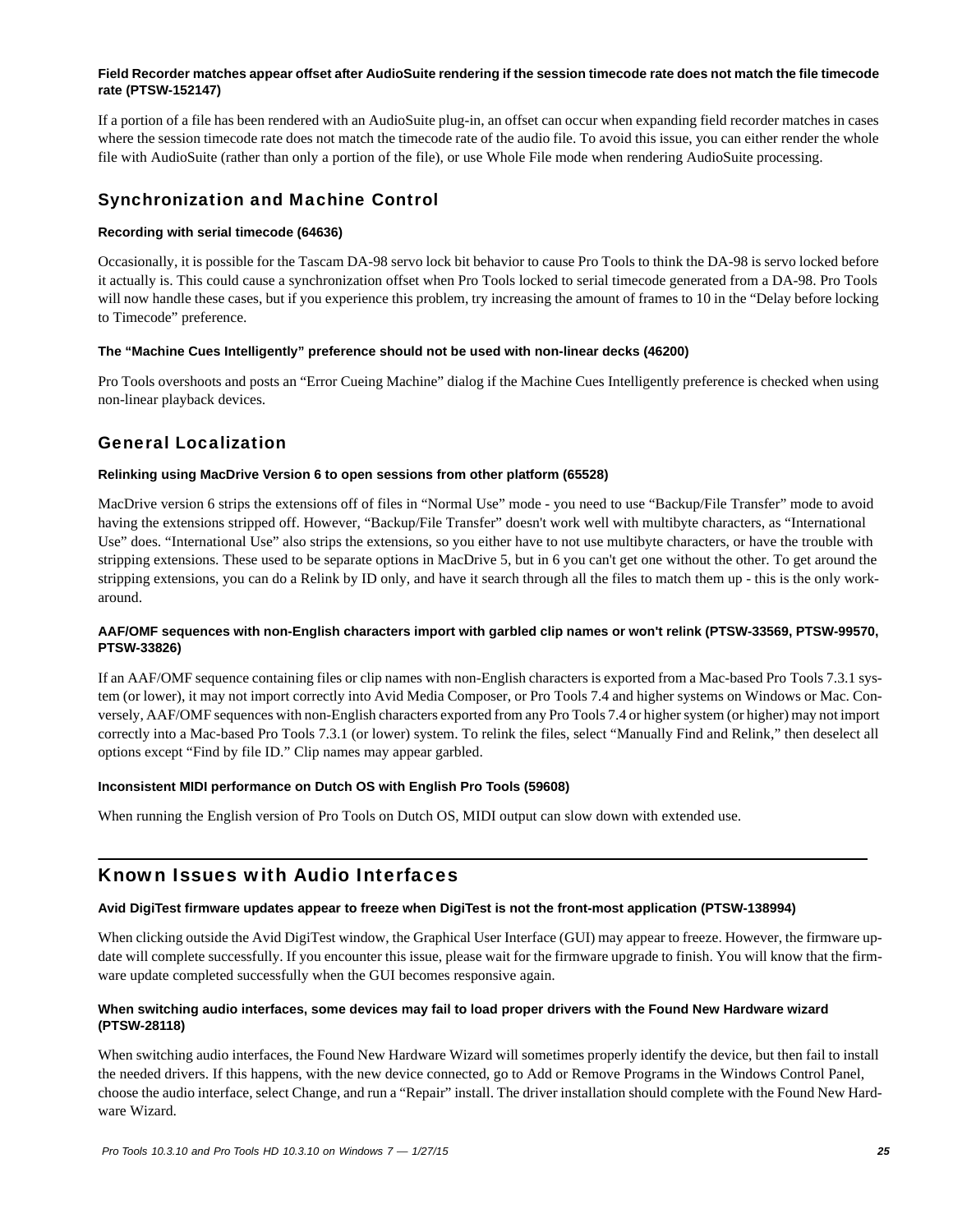#### **Changing sample rates during a session can cause session to play at a faster or slower speed (56697)**

Changing Sample Rate during a session from the Control Panel for your audio interface can cause the audio to playback at the incorrect speed. Consequently, the data could be unrecoverable afterwards. Before creating a session, set the Sample Rate in the Control Panel for your audio interface and do not make changes thereafter.

#### **Audio streaming problems when using very low H/W Buffer Sizes with 3rd party ASIO applications (such as Cubase) (PTSW-154719)**

You may experience audio streaming problems when using Avid hardware with 3rd party applications (such as Cubase) and playing back at the lowest buffer size. The lowest supported buffer sizes when using Avid hardware are 64 at 44.1 and 48 kHz sessions, and 128 at 88.1 and 96 kHz.

## HD OMNI

#### **Noise in the output signal from HD OMNI with digital input (PTSW-1614)**

If HD OMNI is connected to a digital source with a mismatched clock and Sample Rate Conversion (SRC) is not enabled, you will hear noise (including loud "pops") in the output signal. To correct this problem, either enable SRC or ensure that the clock of the digital source and HD OMNI are matched correctly.

#### **HD OMNI front panel SETUP menus are unresponsive after Pro Tools quits unexpectedly (PTSW-125692)**

HD OMNI will not automatically recover "stand-alone" mode if Pro Tools quits unexpectedly (or if you disconnect the DigiLink cable from HD OMNI while Pro Tools is running). As a result, some of the SETUP functions accessible from the front panel will be unavailable. Power cycle HD OMNI to recover stand-alone mode.

### **Graphic redraw problems in the Hardware Setup dialog (PTSW-122690, PTSW-1346, and PTSW-1235)**

When changing the Hardware Setup configuration for HD OMNI, it is possible to encounter graphics redraw problems in some cases. To force a graphics redraw of the Hardware Setup dialog, close and reopen the Hardware Setup dialog.

#### **Versions of Pro Tools lower than 8.0 quit on launch with HD OMNI (PTSW-1976)**

When launching versions of Pro Tools lower than 8.1 with HD OMNI connected and powered on, Pro Tools quits when initializing DSI. To avoid the problem, power off HD OMNI before launching versions of Pro Tools lower than 8.1.

#### **No sound on output after Hardware reset (PTSW-126575)**

After resetting the HD OMNI interface to the default factory settings using the front panel controls, the HD OMNI interface stops emitting sound in sessions where the outputs are not assigned to the Monitor output path. To correct this problem, press the ALT monitor button to switch to the ALT Monitor path, and then press it again to switch back to the Main Monitor path.

#### **Loss of monitor path with launching Pro Tools with HD OMNI off or disconnected (PTSW-127313)**

When launching Pro Tools and opening I/O Setup after powering off HD OMNI or disconnecting it from the system, the inactive Monitor path is not present in Output tab. You may need to restore the default I/O Settings and remap the corresponding Output Busses.

#### **Output paths are not automatically created in the Output page of the I/O Setup after disabling the corresponding monitor path in the Monitor page of the Hardware Setup and re-assigning the outputs from "None" to physical outputs in the Main page of the Hardware Setup (PTSW-127559)**

After disabling the Monitor path in the Monitor page of the Hardware Setup and re-assigning the corresponding Outputs from "None" to physical outputs (such as "A 1-2") in the Main Page of the Hardware Setup, these Output paths are not automatically created in the Output Page of the I/O Setup. You will have to manually create the appropriate Output paths in the I/O Setup (or click Default).

#### **Changing monitor path output assignments in the Hardware Setup does not update the output paths in the Output page of the I/O Setup (PTSW-127563)**

When changing Monitor path Output assignments in the Monitor page of the Hardware Setup (such as setting the Monitor path Format to None or assigning the Monitor to different physical outputs), the Output paths in the Output page of the I/O Setup do not reflect the corresponding changes. You will have to manually create the appropriate Output paths in the I/O Setup (or click Default).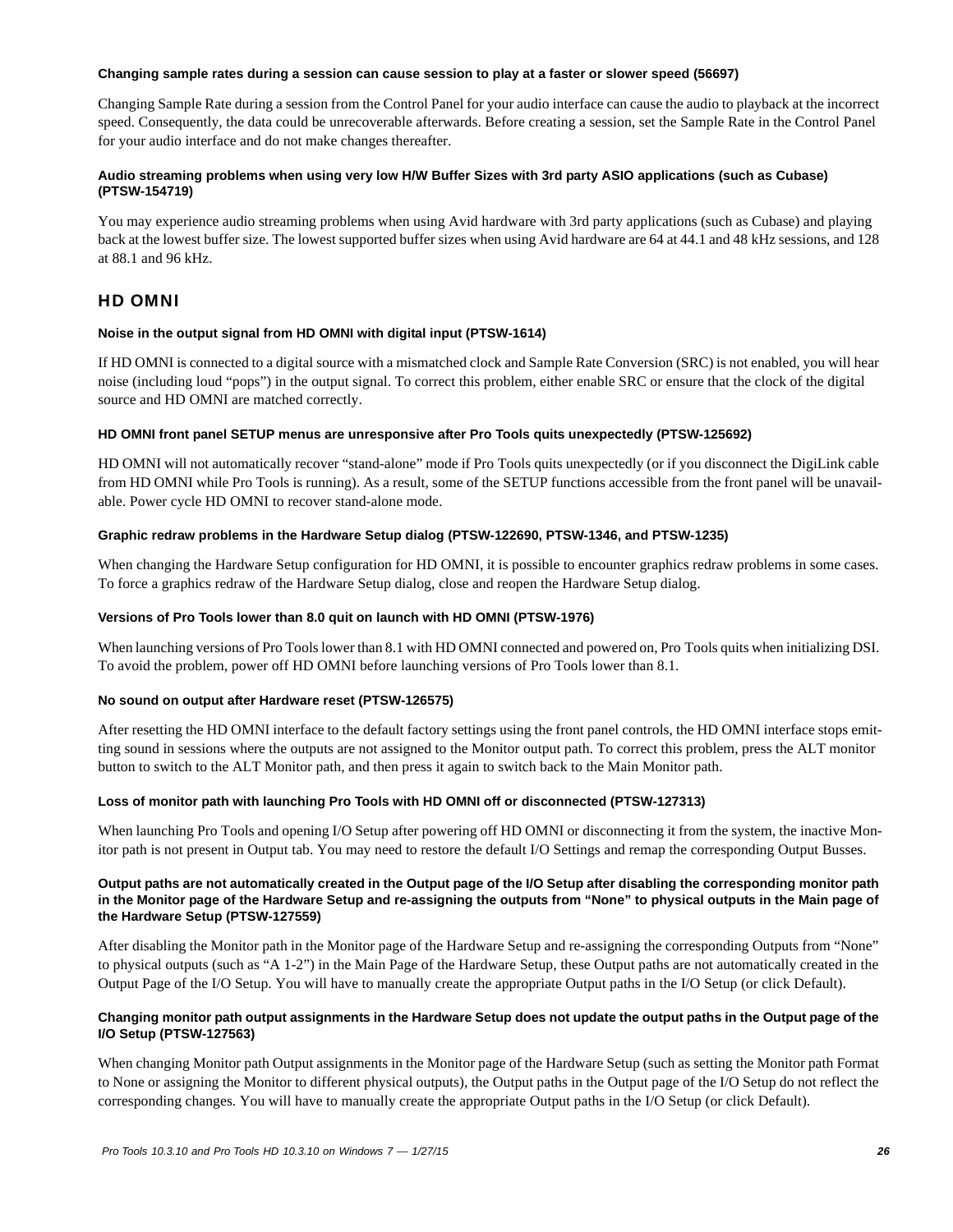#### When creating new sessions, using the I/O Settings selector can result in unexpected output assignments if HD OMNI has an **assigned Monitor path (PTSW-123896)**

If HD OMNI has an assigned Monitor path, Output paths created by the selected I/O Settings option in the New Session dialog may be offset by the channel width of the Monitor path. If this happens, you will have to manually create the appropriate Output paths in the I/O Setup (or click Default).

#### **I/O Setup Bus page erroneously adds Monitor paths (PTSW-127739)**

With both MAIN and ALT Monitor paths declared, toggling one of the CR Monitor paths from the current format to "None" and then back to the starting Monitor format from within the Hardware Setup Monitor page, causes the Bus page in I/O Setup to erroneously add an extra Monitor path with the abbreviation with "(1)." This can happen numerous time and each new Monitor abbreviation increments accordingly.

## Avid Audio Interfaces with ASIO Third Party Client Software

#### **When adjusting the Hardware Buffer Size in a third-party audio application (such as Reason), the Avid Hardware ASIO driver may quit unexpectedly (PTSW-162469)**

It is possible to select an unsupported hardware buffer size for some Avid audio interfaces when using third-party ASIO client software (such as Reason or Cubase). To avoid this issue, use the Avid hardware driver control panel to change the hardware buffer size.

## 003 Family and Digi 002 Series Interfaces

#### **Windows Standby Mode and the 003 and Digi 002 family interfaces (47054)**

Always disconnect 003 and Digi 002 family interfaces before putting Windows into Standby mode.

#### **Importing .PIM Files on an 003 System with a C|24 (PTSW-46401)**

When importing a custom map .PIM file created on a 003 to another 003 system with a C|24, 003 displays "<No Track>" on the scribble strips instead of staying in Plug-in Edit mode with a restored newly imported Plug-in Map. You will need to switch to another mode on 003 and then re-enter Plug-in Edit mode to correct this.

#### **Pro Tools allows sample rate mismatch under certain conditions (PTSW-128230)**

When using 003 and launching Pro Tools without opening a session, and the 003 is receiving a 44.1 kHz external clock signal, setting the Clock Source to external and the Sample Rate to 88.2 kHz or 96 kHz in the Hardware Setup does not result in the expected sample rate mismatch error. If you then open a session at the currently selected Sample Rate of 88.2 kHz or 96 kHz, Pro Tools automatically reverts to Internal clock and Pro Tools functions as expected.

When using a Digi 002 and launching Pro Tools without opening a session, and the Digi 002 is receiving a 44.1 kHz external clock signal, setting the Clock Source to external and the Sample Rate to 88.2 kHz or 96 kHz in the Hardware Setup does not result in the expected sample rate mismatch error. This "un-clocked" state persists rather than reverting the Clock Source setting of Internal. If you then open a session at the currently selected Sample Rate of 88.2 kHz or 96 kHz, this state persists and you will not be able to record or play back. The session Sample Rate indicators on the 002 will be flashing, indicating an invalid clock source due to the mismatched sample rates. You will have to manually switch the Clock Source to Internal to correct this problem.

#### **Pro Tools Clock Source labels have changed (PTSW-127126)**

With Digi 002 and 003, Pro Tools 8.0.3 and lower used the labels "Coaxial" and "Optical" for selecting the clock source. These labels have changed to "S/PDIF" and "ADAT." Select "S/PDIF" to clock a S/PDIF signal that is either coaxial or optical, and use "ADAT" when clocking from ADAT.

#### **Sessions created in 8.0.3 or lower and opened in 8.0.4 or higher report I/O Setup change even if the I/O Setup is the same (PTSW-126886 and PTSW-126329)**

When opening sessions created in 8.0.3 or lower may report that the I/O Setup has changed. In most circumstances, this can message can be ignored. However, if the original session was created with a Digi 002 or 003 clocking to Optical S/PDIF, the Optical channel may need to be reassigned from 9–10 to 17–18.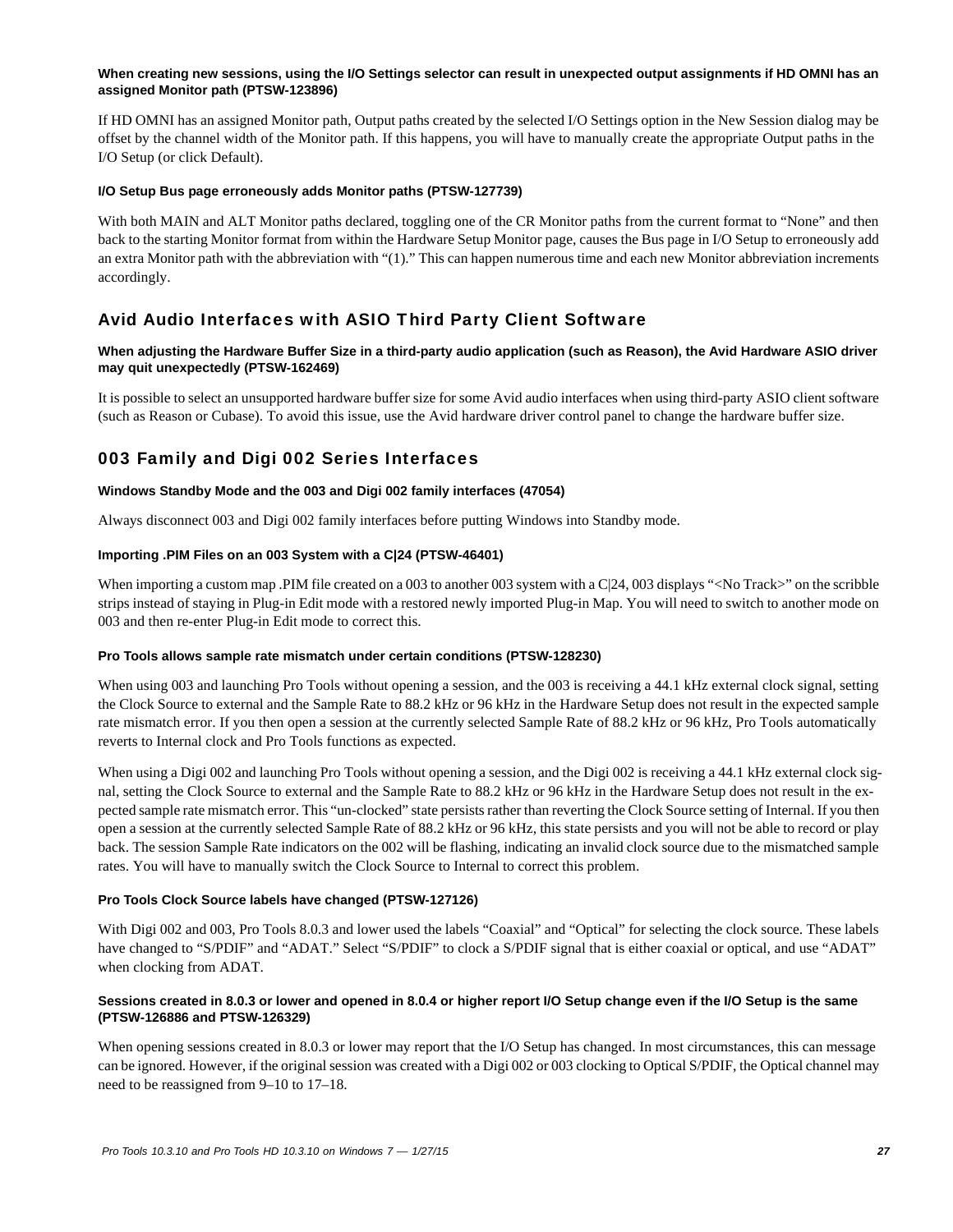#### **Clocking to external S/PDIF requires a coaxial connection (PTSW-128283)**

When using Digi 002, you cannot clock to external S/PDIF using an optical connection. You can monitor audio using external S/PDIF optical signal only if the clock is set to Internal. You can use S/PDIF over coaxial for clocking to an external S/PDIF signal.

#### **Digi 002 controller may not activate when changing the Playback Engine to Digi 002 (PTSW-131621)**

If the Current Engine is setting is changed to Digi 002 from another device, the Digi 002 controller may not activate right away. To activate the Digi 002 controller, try the following in the Peripherals dialog (Setup > Peripherals):

- Method 1—(If you do not have any other control surfaces connected to your Pro Tools system): On Ethernet Controllers page, select the Enable EUCON option and click OK. Pro Tools informs you that EUCON cannot be enabled. Click OK. The Digi 002 controller should come online.
- Method 2—(If you are already using another MIDI controller): On the MIDI Controllers page, click the Type pop-up menu for the currently active controller and reselect the controller type, then click OK. The Digi 002 controller should come online.

## Eleven Rack

#### **Eleven Rack firmware updater application does not recognize Eleven Rack on 64-bit Windows 7 systems (PTSW-124537)**

On 64-bit Windows 7 systems, the Eleven Rack Firmware Updater application reports that no device can be found, and the "Update" button appears grayed out even when Eleven Rack is connected. This is a graphical issue only and does not affect the actual function of the application or the firmware. Click the "Update" button and the firmware installation should continue as normal. As always, make sure to quit Pro Tools and any other audio applications before running the updater.

### Mbox 2 Pro

#### **External clock not supported at higher sample rates with Mbox 2 Pro (PTSW-59087, PTSW-59095, PTSW-59097, PTSW-58879)**

Although Mbox 2 Pro supports sample rates of up to 96 kHz, its external clock sources (S/PDIF and Word Clock) are only supported in 44.1 and 48 kHz sample rate sessions.

#### **Transport disabled after changing sample rate of external sync source (PTSW-58879)**

If the Pro Tools Clock Source is set to S/PDIF or Word Clock, and the sample rate of your external source changes, sync will be lost and you may not be able to play back when sync resumes due to –9092 errors. This is most likely to appear if the sample rate of your external source changes while the Pro Tools transport is moving.

To avoid this condition, make sure your external source is always set to the same sample rate as Mbox 2 Pro, especially during playback.

#### **To correct this condition should it occur, do the following:**

- **1** In Pro Tools, choose Setup > Hardware and set the Clock Source to Internal
- **2** Make sure your external sync source is properly connected and at the same sample rate as Mbox 2 Pro.
- **3** In Pro Tools, choose Setup > Hardware and set the Clock Source back to the desired source (S/PDIF, Word Clock, or Internal).

#### **Some machines may encounter "Audio Play Startup Deadline was Missed" errors at HW Buffer size 64 or if "Minimize Additional I/O Latency" is enabled (PTSW-28238)**

On some machines, and with Mbox 2 Pro, enabling "Ignore Errors During Playback/Record" and selecting "Minimize Additional I/O Latency" in the Playback Engine dialog, or running at a HW Buffer size of 64 samples may cause you to encounter "Audio Play Startup Deadline was Missed" errors when starting the transport. This may be compounded if the Mbox 2 Pro is synced to an external clock. If you encounter this, set your clock source to Internal and, if needed, deselect "Minimize Additional I/O Latency" and set the HW Buffer size to 128 or higher.

### Mbox 2

#### **MBox 2 can have lower track counts on Windows 7 on the HP 8600**

Depending on your CPU, you may need to disable your computer's network cards in order to achieve the maximum possible track counts.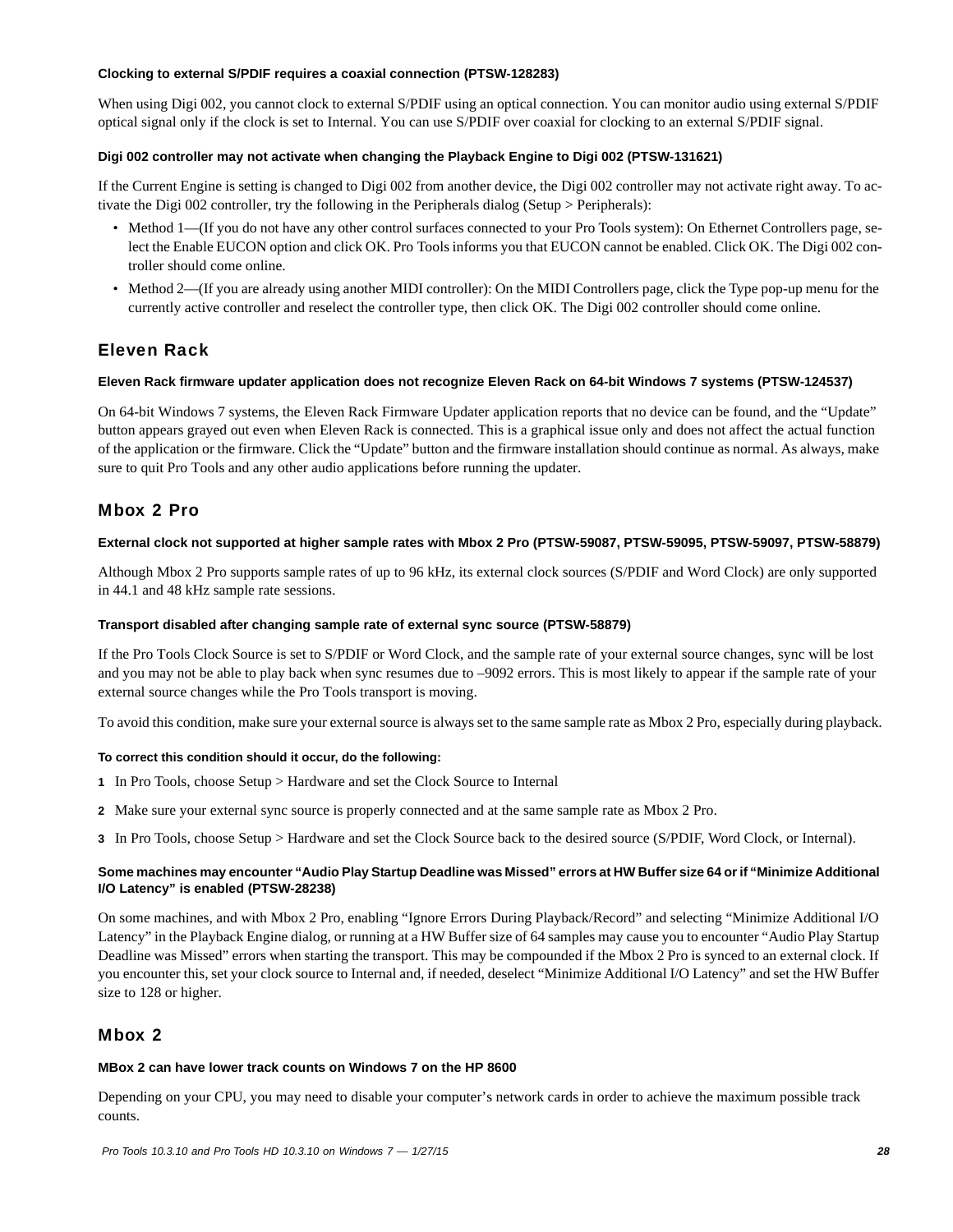#### **Audio pop through Mbox 2 outputs when enabling/disabling AC-3 Mode (63293)**

In the Mbox 2 Control Panel, checking or unchecking the option for AC-3 produces an audio pop through the analog output.

#### **Mbox 2 does not support sample rates of 49 kHz or Above (63141)**

Mbox 2 does not support sample rates of 49 kHz or above due to the bandwidth limitations of USB 1.1 and the USB Controller. This is only an issue when syncing to an external S/PDIF clock that is pulled up 2% or more above a nominal 48 kHz sample rate.

### M-Audio Interfaces

#### **ASIO4All conflicts with M-Audio peripherals (PTSW-130316)**

Pro Tools may quit unexpectedly and other unexpected behavior may occur if ASIO4All is installed on a system with M-Audio peripherals connected. If this occurs, it is recommended that you either disconnect the M-Audio peripheral when using the ASIO4All driver or uninstall ASIO4All.

#### **Opening the FireWire 1814 Control Panel causes computer to crash or the screen to turn blue (57675)**

The FW1814 Control Panel does not support AGP video Hardware Acceleration and Write Combining enabled. Having these items enabled can cause the computer to crash. Go to Display Properties > Settings > Advance > Troubleshoot, and set Hardware Acceleration to None, then disable "Enable write combining." When the settings have been updated, you can open the FireWire 1814 Control Panel without causing a crash.

#### **When external sync changes sample rates, FireWire 1814 driver can lose current sample rate (58741)**

On FireWire 1814 interfaces, when the external sync changes its sample rate, the M-Audio hardware driver can sometimes get confused about the current sample rate. For instance, the dialogue "The current playback engine does not support a sample rate of 44.1kHz" is posted when opening 48kHz session after switching Sample Rate from 48kHz to 44.1kHz and back to 48kHz on an external device with S/PDIF outs." The workaround is to get the sample rate of the external device stabilized to what you want, exit Pro Tools (to release the M-Audio driver completely), then restart Pro Tools and open your session.

#### **M-Audio Delta Driver Control Panel defaults to no audio output because the output faders are set to –Infinity (minus infinity) (60160)**

The Delta driver Control Panel defaults to no output fader gain because the output faders are set to –Infinity (minus infinity). To hear audio, you need to change the gain in the Control Panel.

#### **M-Audio FireWire devices can fully reset or hang when device is locked to external device via SPDIF and sample rate is changed to a higher sample rate (59481)**

If an M-Audio FireWire device is locked to an external device via SPDIF, changing the sample rate of the external from 44.1k/48k to 88.2k/96k while Pro Tools is open, will cause the FireWire device to perform a full reset causing Pro Tools to become non-responsive. The workaround is to make sample rate changes prior to launching Pro Tools.

#### **M-Audio hardware compatibility with Sony VAIO machine (58084)**

There are known compatibility issues with installing M-Audio hardware drivers on some types of Sony VAIO computers. Please refer to the M-Audio customer support site for the latest updates on system compatibility.

#### **Compatibility with wireless network card and M-Audio hardware (58435)**

Using a wireless networking card with Pro Tools can cause noise to be output from your hardware. To avoid this, you should disable your wireless networking card.

#### **Pro Tools loads until "DAE Loaded" message, but never launches (56701)**

With M-Audio devices, disabling all of the Inputs and Outputs in the M-Audio Control Panel can cause Pro Tools to not launch. Go to the M-Audio Control Panel and make sure the S/PDIF or Analog Inputs and Outputs are enabled before launching Pro Tools.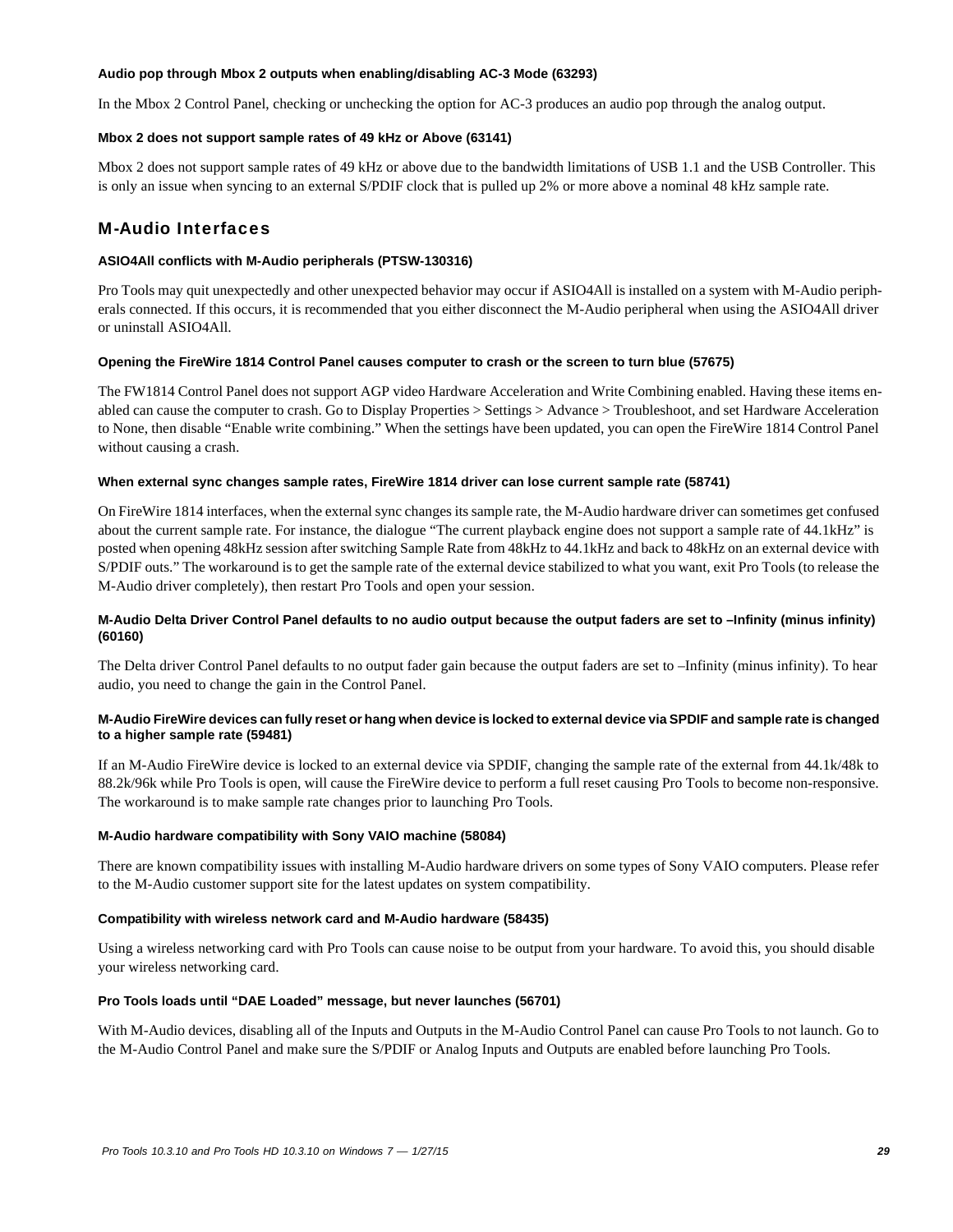#### **Pro Tools application freezes after disconnecting M-Audio device (58951 and 95255)**

If an M-Audio device is disconnected while Pro Tools is running, Pro Tools will let you save the session, but will freeze during quit. In general, do not disconnect M-Audio devices while Pro Tools is running. If for some reason the device gets disconnected, the current session can be saved normally. However, Pro Tools may need to be forced to quit afterwards by using Alt+F4 or Control+Alt+Delete. After a forced shut down, Pro Tools can be re-launched as long as the M-Audio device has been reconnected. The host computer does not need to be rebooted in this case.

## ASIO Audio Interfaces

#### **Pops and clicks can occur when using third-party ASIO audio interfaces with Pro Tools (PTSW-132084)**

Note that audible pops and clicks can occur when using some third-party audio interfaces even if Error Suppression is disabled. Try increasing the Hardware Buffer size for the device to avoid this problem.

#### **Pro Tools cannot locate installed ASIO hardware on launch (PTSW-132125)**

There are known issues with some third-party ASIO devices not being recognized by Pro Tools 10.x. For a list of third-party hardware compatibility issues, please visit the website (www.avid.com).

## Error Messages

#### **Error –6031 during playback (32637)**

If you encounter a –6031 error while playing back a session with dense MIDI or automation, stop playback, save and close the session, quit and re-launch Pro Tools, then re-open the session before resuming playback.

#### **DAE Error –9132**

If a –9132 error occurs during Bounce To Disk (even with the highest Hardware Buffer setting selected), bus the desired tracks to the appropriate number and format (mono or stereo) of audio tracks, then record them to disk instead of bouncing.

#### **Error –5000 (Unknown Error) when launching Pro Tools (36130)**

On a system with multiple partitions, if different InterLok PACE versions are installed on different partitions, Pro Tools will report an "Unknown –5000 error" on launch. To avoid this problem, install the same PACE components on all partitions on your system.

#### **Error –6042**

If you repeatedly encounter –6042 errors, open the System Usage window and check the PCI gauge. If the gauge is peaked, you will need to reset the PCI bus. To reset the PCI bus, make all tracks inactive and start playback. If you still encounter a –6042 error, quit and relaunch Pro Tools, open the Playback engine dialog, and change the Number of Voices to a setting that uses fewer per DSP.

#### **Error –6074 when toggling all plug-ins between Active and Inactive mode during playback (55049)**

In large sessions, deactivating and reactivating all the plug-ins simultaneously can cause Pro Tools to post the following error: "The engine DSP ran into the TDM2 deadband. Too many I/Os to the TDM2 chip (–6074)." To resolve the problem, activate and deactivate plug-ins in smaller groups.

#### **DAE Error –9073 when recording to a FireWire drive and the 2 GB file limit is reached (42611)**

When the 2 GB file limit is reached during recording to FireWire drives, a -9073 error is posted instead of the expected "Recording has been terminated because a disk is full" dialog. This error is benign, and does not signal any data loss or problem with the hard drive.

#### **DAE Error –9073 other than when recording to a FireWire drive and the 2 GB file limit is reached**

If you encounter a –9073 error, refer to the Answerbase for possible causes and solutions (http://answerbase.digidesign.com).

#### **DAE Error –9128**

In sessions with high sample rates (96 kHz or higher), you may need to set the Hardware Buffer Size to 512 or more to avoid –9128 errors during playback with RTAS plug-ins or dense automation.